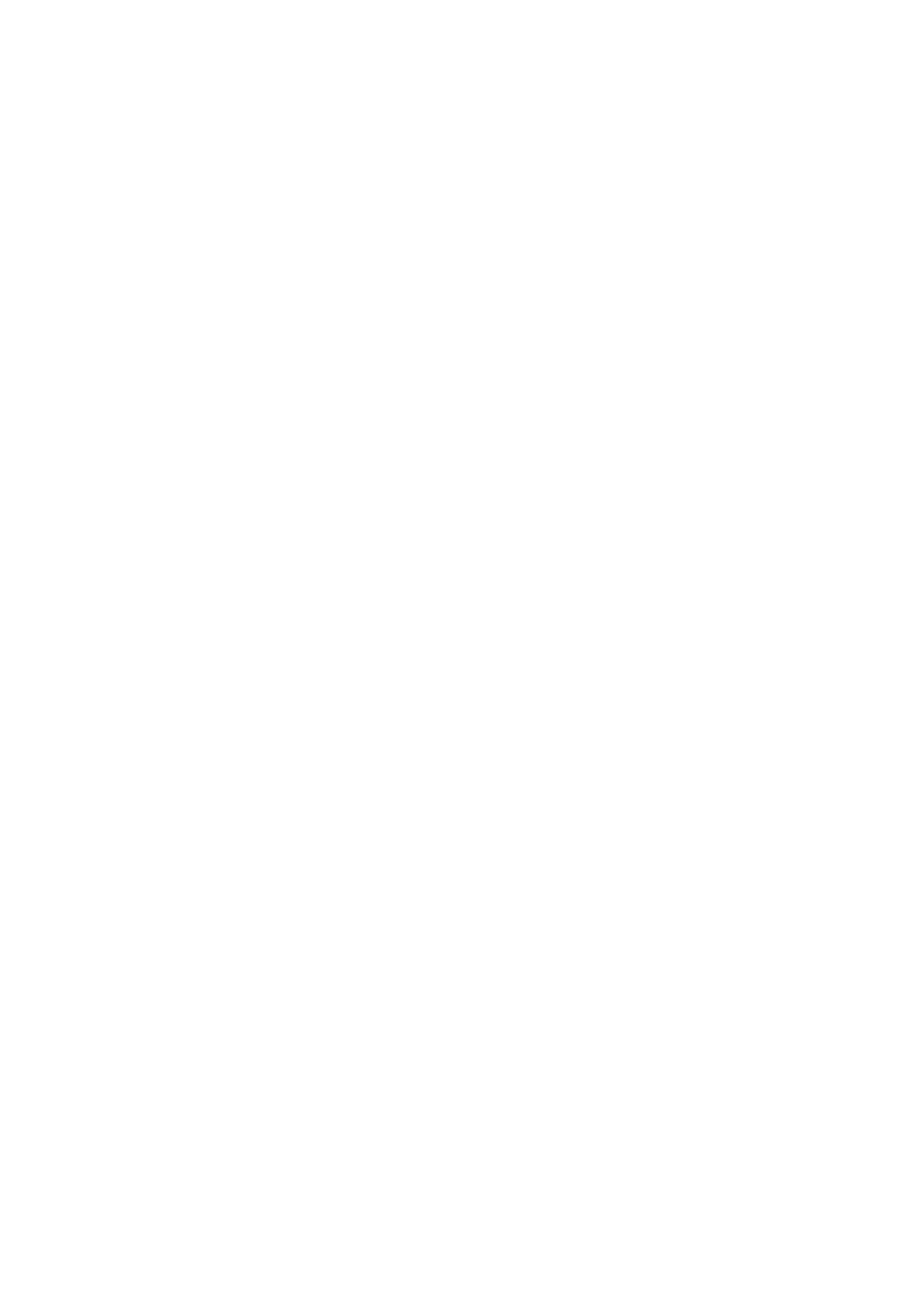# **Development Control North Sub-Committee**

**2nd October 2018** 

# **REPORT ON APPLICATIONS**

## **REPORT BY THE EXECUTIVE DIRECTOR OF ECONOMY AND PLACE**

### **PURPOSE OF REPORT**

This report includes recommendations on all applications other than those that are delegated to the Executive Director of Economy and Place determination. Further relevant information on some of these applications may be received and in these circumstances either a supplementary report will be circulated a few days before the meeting or if appropriate a report will be circulated at the meeting.

#### **LIST OF APPLICATIONS**

Applications for the following sites are included in this report.

- 1. 18/01347/LP3 Roker Cliff Park Cliffe Park Sunderland
- 2. 18/01349/LP3 Roker Park Roker Park Road Sunderland

#### **COMMITTEE ROLE**

The Sub Committee has full delegated powers to determine applications on this list. Members of the Council who have queries or observations on any application should, in advance of the above date, contact the Sub Committee Chairman or the Development Control Manager (0191 561 8755 ) or email dc@sunderland.gov.uk .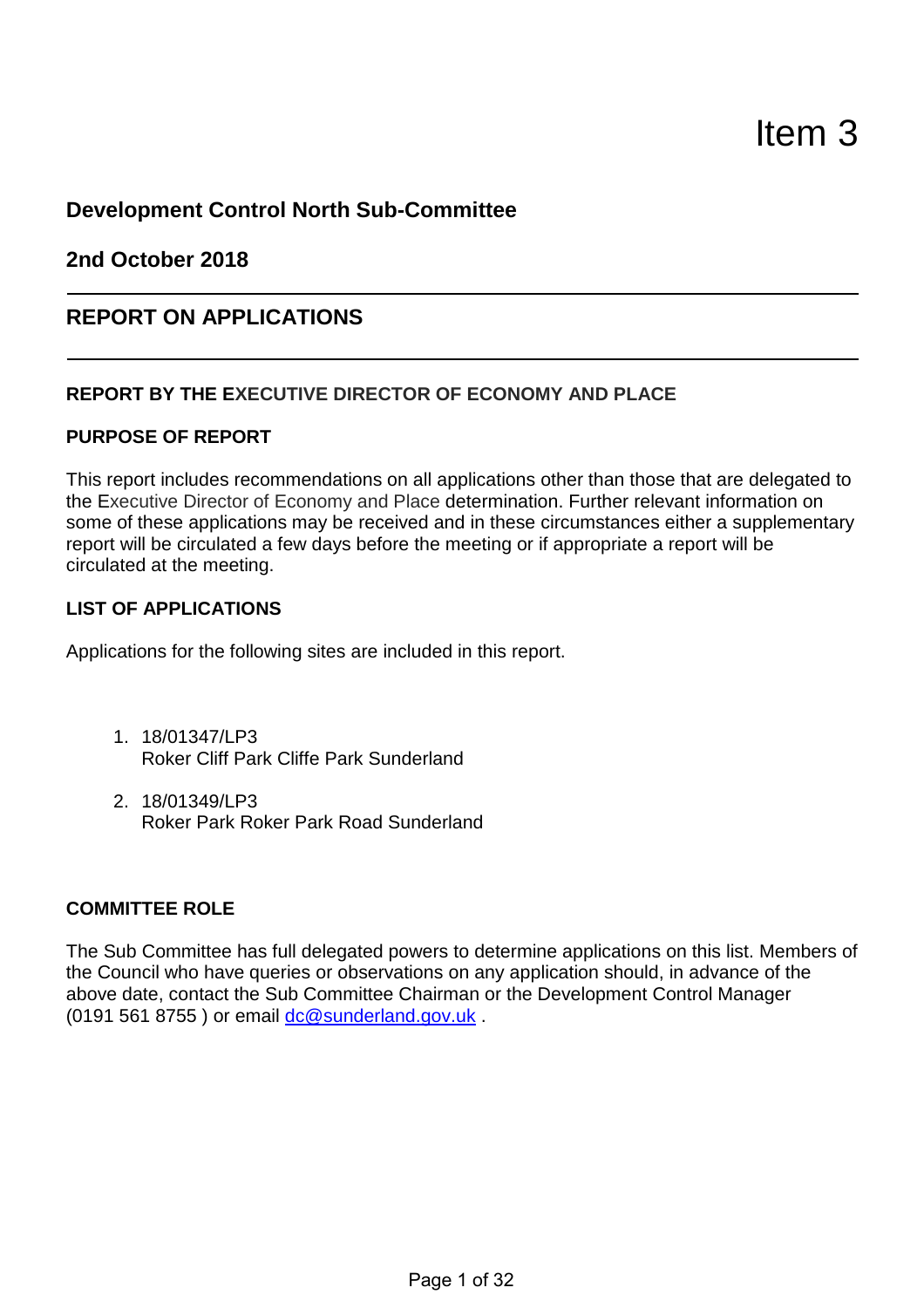## **DEVELOPMENT PLAN**

Section 38(6) of the Planning and Compulsory Purchase Act 2004 requires that "where in making any determination under the planning Acts, regard is to be had to the development plan, the determination shall be made in accordance with the plan unless material consideration indicates otherwise.

#### **Unitary Development Plan - current status**

The Unitary Development Plan for Sunderland was adopted on 7th September 1998. In the report on each application specific reference will be made to those policies and proposals, which are particularly relevant to the application site and proposal. The UDP also includes a number of city wide and strategic policies and objectives, which when appropriate will be identified.

#### **STANDARD CONDITIONS**

Sections 91 and 92 of the Town and Country Planning Act 1990, as amended by Section 51 of the Planning and Compulsory Purchase Act 2004 require that any planning application which is granted either full or outline planning permission shall include a condition, which limits its duration.

#### **SITE PLANS**

The site plans included in each report are illustrative only.

# **PUBLICITY/CONSULTATIONS**

The reports identify if site notices, press notices and/or neighbour notification have been undertaken. In all cases the consultations and publicity have been carried out in accordance with the Town and Country Planning (Development Management Procedure) (England) Order 2015.

# **LOCAL GOVERNMENT ACT 1972 – ACCESS TO INFORMATION**

The background papers material to the reports included on this agenda are:

- The application and supporting reports and information;
- Responses from consultees;
- Representations received;
- Correspondence between the applicant and/or their agent and the Local Planning Authority;
- Correspondence between objectors and the Local Planning Authority;
- Minutes of relevant meetings between interested parties and the Local Planning Authority;
- Reports and advice by specialist consultants employed by the Local Planning Authority;
- Other relevant reports.

Please note that not all of the reports will include background papers in every category and that the background papers will exclude any documents containing exempt or confidential information as defined by the Act.

These reports are held on the relevant application file and are available for inspection during normal office hours at the Economy and Place Directorate at the Customer Service Centre or via the internet at www.sunderland.gov.uk/online-applications/

Peter McIntyre

Executive Director Economy and Place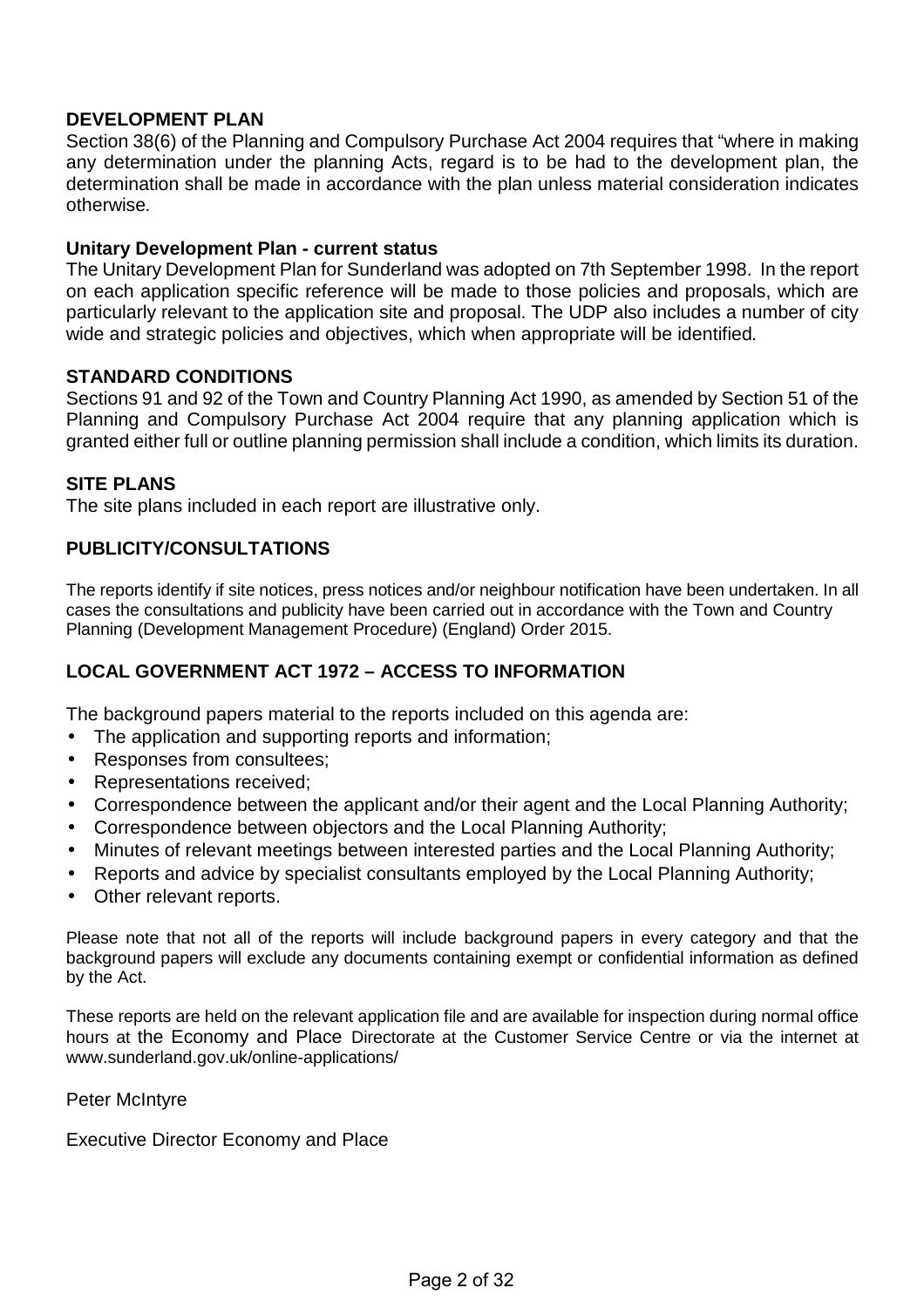| 1.                                                        | <b>North</b><br>Sunderland                                                                                                                                                                                                                                             |  |  |
|-----------------------------------------------------------|------------------------------------------------------------------------------------------------------------------------------------------------------------------------------------------------------------------------------------------------------------------------|--|--|
| <b>Reference No.:</b>                                     | 18/01347/LP3 Local Authority (Reg 3)                                                                                                                                                                                                                                   |  |  |
| Proposal:                                                 | Temporary change of use of Roker Cliff Park and erection of<br>temporary buildings and structures, to allow for Sunderland<br>Illuminations and Festival of Light to operate for a number<br>of days annually between 1st October-30th November for a<br>5 year period |  |  |
| <b>Location:</b>                                          | Roker Cliff Park, Cliffe Park, Sunderland                                                                                                                                                                                                                              |  |  |
| Ward:<br><b>Applicant:</b><br>Date Valid:<br>Target Date: | <b>St Peters</b><br><b>People Services</b><br>30 July 2018<br>29 October 2018                                                                                                                                                                                          |  |  |

# **Location Plan**



'This map is based upon the Ordnance Survey material with the permission of the Ordnance Survey on behalf of the Controller of Her Majesty's Stationery Office © Crown copyright. Unauthorised reproduction infringes Crown copyright and may lead to prosecution or civil proceedings. Licence No. 100018385. Date 2016.

Page 3 of 32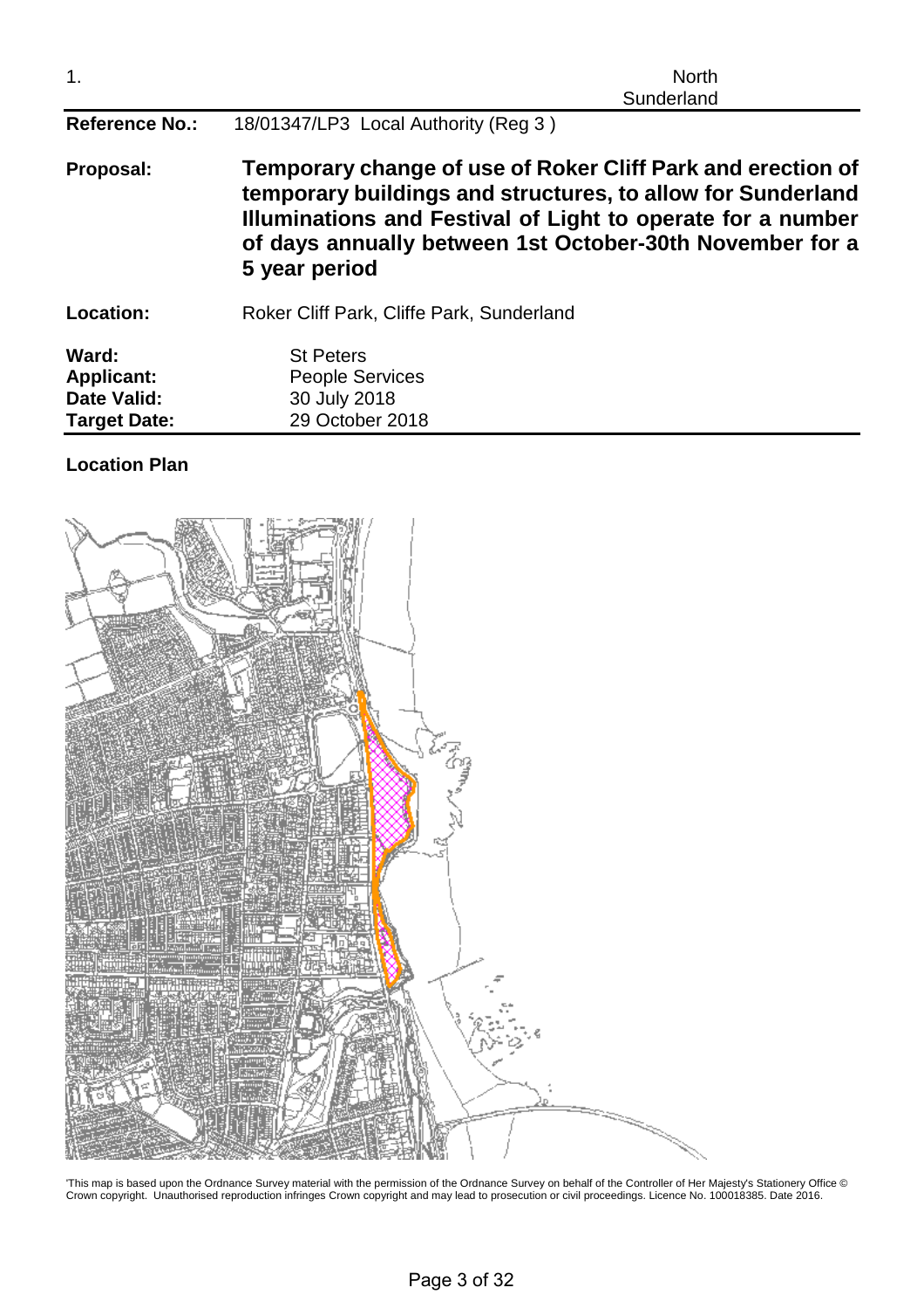## **PROPOSAL:**

Planning permission is sought for the change of use of Roker Cliff Park which stretches between Seaburn and Roker, and the siting of temporary buildings and structures in association with Sunderland Illuminations and Festival of Light, to operate for a number of days annually between 1st October - 30th November for a 5 year period. The proposed structures will include an observation wheel and various children's fairground rides and attractions, as well as a number of food outlets.

The proposed temporary development affects Roker Cliff Park which is split into two areas Cliff Park and Bede's Cross both of which are located off the coastal A183 Road, between Roker and Seaburn. The park contains 2no. Listed structures, the Grade II listed Bede's Cross and the Grade II\* Listed Meiks Lighthouse, as well as several non-designated assets. Bede's Cross is also located within Roker Conservation Area.

The application seeks to use the area for purposes associated with the holding of the Sunderland Illuminations and Festival of Light. The Illuminations were first held in the 1930s and they have been displayed regularly ever since, with the most recent re-launch occurring in 2012. The illuminations are to be held for a one month period in late October/early November - site assembly and clearance/reinstatement would take place in the weeks prior to and following this period, hence the application seeking permission for the use of the area for the full two-months.

An indicative layout of the location of the proposed structures has been submitted with the planning application - whilst this is considered to provide a typical representation of the layout, it may be subject to minor variations within the 5-year period of planning permission being sought.

The Cliff Park/Bede's Cross events will open all week over the period and activities will operate until 10pm. Average attendance is expected to be 1000 per evening (Monday-Wednesday) and 9000 attending the Festival of Light within Roker Park Thursday-Sunday and all week during the holidays.

In terms of management/mitigation measures, the supporting statement provided with the application advises the following will be implemented:

- a hotline for residents with concerns will be available for the duration of the event;
- parking restrictions:
- limits to hours of operation and restrictions on audio and lighting;
- quarterly community consultation meetings;
- briefing of Ward Members with information to provide to constituents.

The application has been submitted on behalf of the Council's Executive Director of People's Services and has been accompanied by a Noise Assessment, Habitat Regulations Assessment, Lighting Assessment, Heritage Statement, Transport Statement and Flood Risk Assessment.

Members should note that a separate planning application (ref. 18/01349/LP3) for development associated with the illuminations at Roker Park has also been submitted and is an item on this agenda.

# **TYPE OF PUBLICITY:**

Press Notice Advertised Site Notice Posted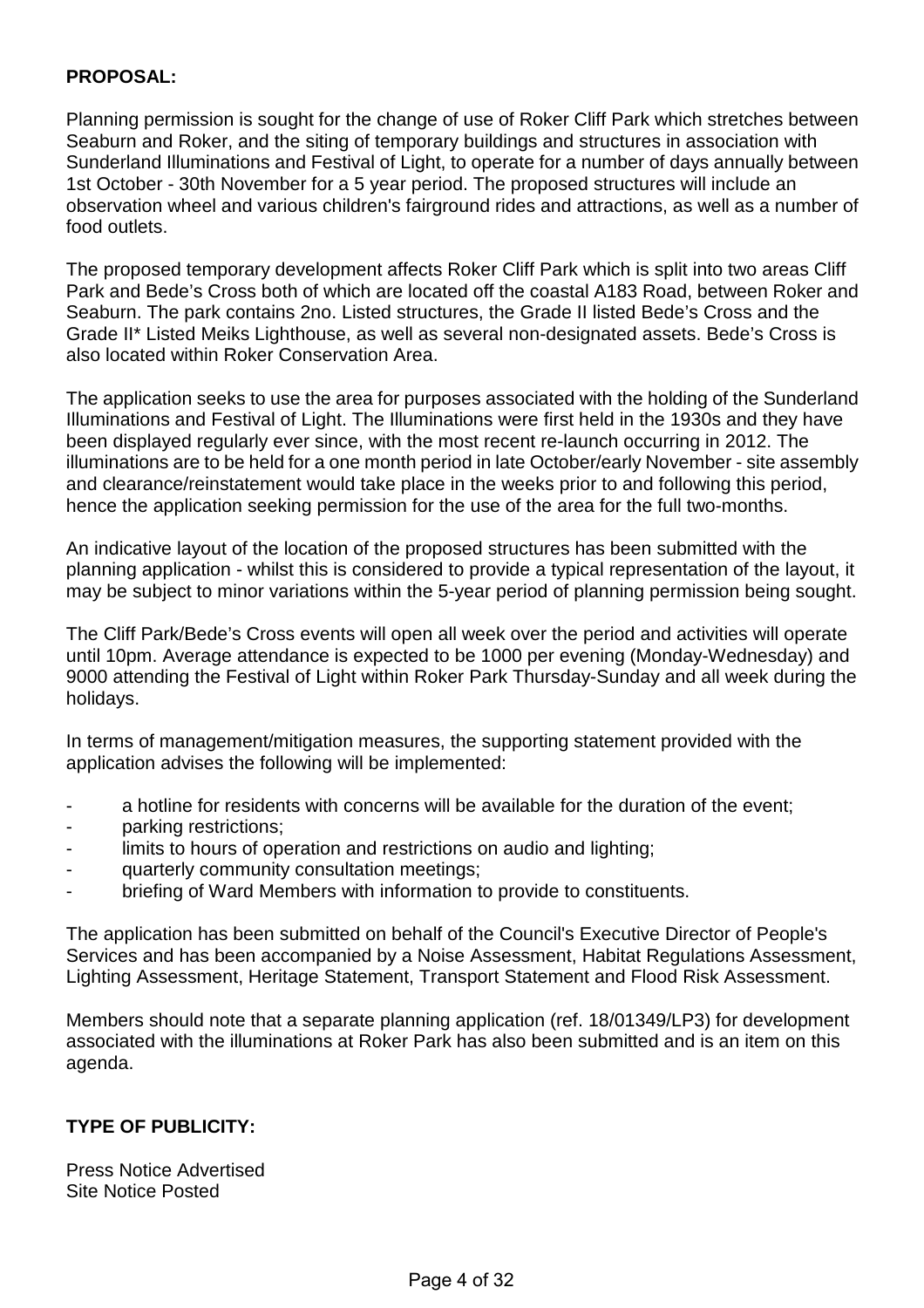## **CONSULTEES:**

Natural England St Peters - Ward Councillors Consultation DC North Chair And Vice Chair Consultation Network Management Environmental Health Nexus Fire Prevention Officer NE Ambulance Service NHS Trust Flood And Coastal Group Engineer Environment Agency Southern Area Command - Police English Heritage

Final Date for Receipt of Representations: **31.08.2018**

#### **REPRESENTATIONS:**

No letters of representation have been received to date.

Historic England - does not wish to offer any comments; advises that advice should be taken from the Council's built heritage specialists.

Natural England - Initially requested further information to determine the effects of the proposal on the designated sites: Northumbria Coast Special Protection Area and Ramsar Site and Durham Coast Site of Special Scientific Interest. This information was provided via an amended Habitat Regulations Assessment (HRA), and subject to the conditioning of appropriate mitigation measures Natural England have no objection to the proposal.

Tyne and Wear Fire and Rescue Service - no objections to the proposal.

Nexus - no objections to the application; recommends the Council (as organisers of the event) liaise with Nexus in respect of any temporary alterations to bus infrastructure in the area.

Council's Highways team - no objections to the proposals; it is noted that parking management and temporary traffic management arrangements will be in place for the duration of the event.

Council's Environmental Health team - has reviewed the information submitted in respect of noise and lighting. In terms of noise, it is noted that the site is flanked by residential dwellings to the west and a bird habitat area to the east and these are considered to be the nearest noise sensitive receptors. The submitted noise assessment considers the impact of the fairground rides and generators on site and concludes that the main noise source will be from the music associated with the rides. The report concludes that the music noise from the rides will comply with World Health Organisation (WHO) guidance and BS8233 guidance on sound insulation and noise. Given this the Council's Environmental Health team has no objections to the proposal in relation to noise.

In respect of lighting, it is noted that the proposals will involve 23 event/stall/ride attractions that are expected to be illuminated for access and attraction purposes. It is also noted that the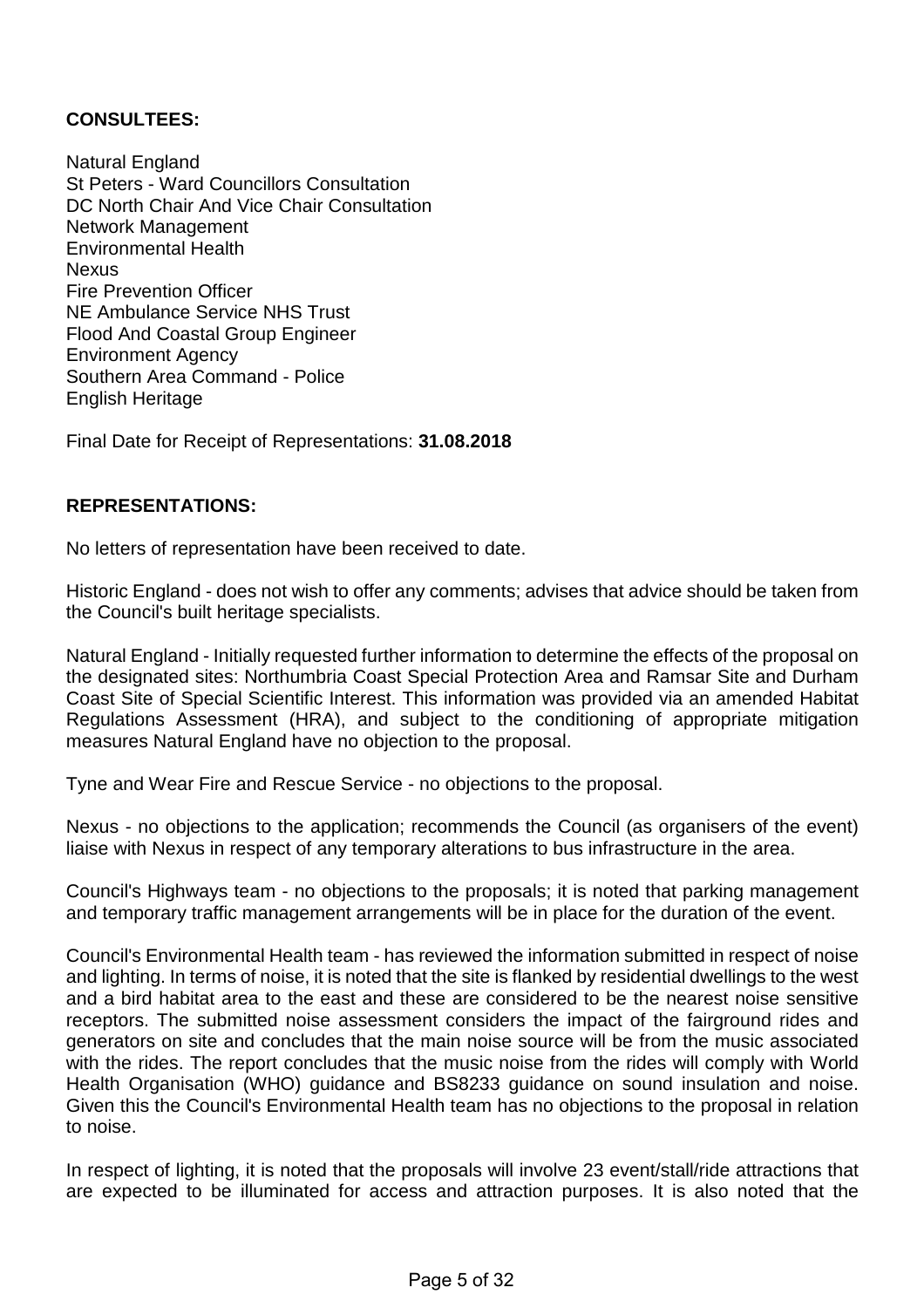submitted lighting assessment recommends that lighting is aimed in the downward direction to minimise spill. The report also details visual impact mitigation considerations that should be referred to when designing the scheme and concludes that the lighting is no more detrimental than the existing floodlighting installed to either side of Roker pier.

The Council's Environmental Health team conclude that provided the lighting scheme is designed and managed in the manner recommended by the assessment, the effect of the lighting on the prevailing environment will be acceptable.

Council's Flood and Coastal team (in capacity as Lead Local Flood Authority) - confirms that the Flood Risk Assessment submitted with the application is satisfactory.

Council's Built Heritage team - no objections to the proposals, recognising that all installations will be removed at the end of the event and any damaged areas made good. The submitted details are considered to adequately detail the implications of the proposals in relation to the significance of affected heritage assets (i.e. Roker Park Conservation Area and the Listed buildings on site) and it is accepted that the proposals will encourage users and visitors to engage with the assets in a meaningful way.

Councils Natural Heritage Team - It is anticipated that comments will be received ahead of the committee meeting and will be presented within a supplementary report.

# **POLICIES:**

In the Unitary Development Plan the site is subject to the following policies;

- L1 General provision of recreational and leisure facilities
- L7 Protection of recreational and amenity land
- L12 Promotion of the recreational and tourist potential of the coast and riverside

NA26 - Development / enhancement of Coastal & Seafront Zone for leisure and tourism; retention of open space.

- B2 Scale, massing layout and setting of new developments
- B4 Development within conservation areas
- B10 Development affecting the setting of listed buildings
- CN19 Development affecting designated / proposed SAC's, SPAs and RAMSAR Sites
- CN20 Developments affecting designated/proposed SSSI's
- CN23 Measures to conserve/ improve wildlife corridors
- EC8 Support for tourist and visitor attractions.
- EN1 Improvement of the environment
- EN5 Protecting sensitive areas from new noise/vibration generating developments
- EN12 Conflicts between new development and flood risk / water resources
- EN13 Requirements for development within the defined coastal zone
- T14 Accessibility of new developments, need to avoid congestion and safety problems arising
- T22 Parking standards in new developments
- CN22 Developments affecting protected wildlife species and habitats

#### **COMMENTS:**

The National Planning Policy Framework (NPPF) provides the current Government's planning policy guidance and development plans must be produced, and planning applications determined, with regard to it. The NPPF sets out that the purpose of the planning system is to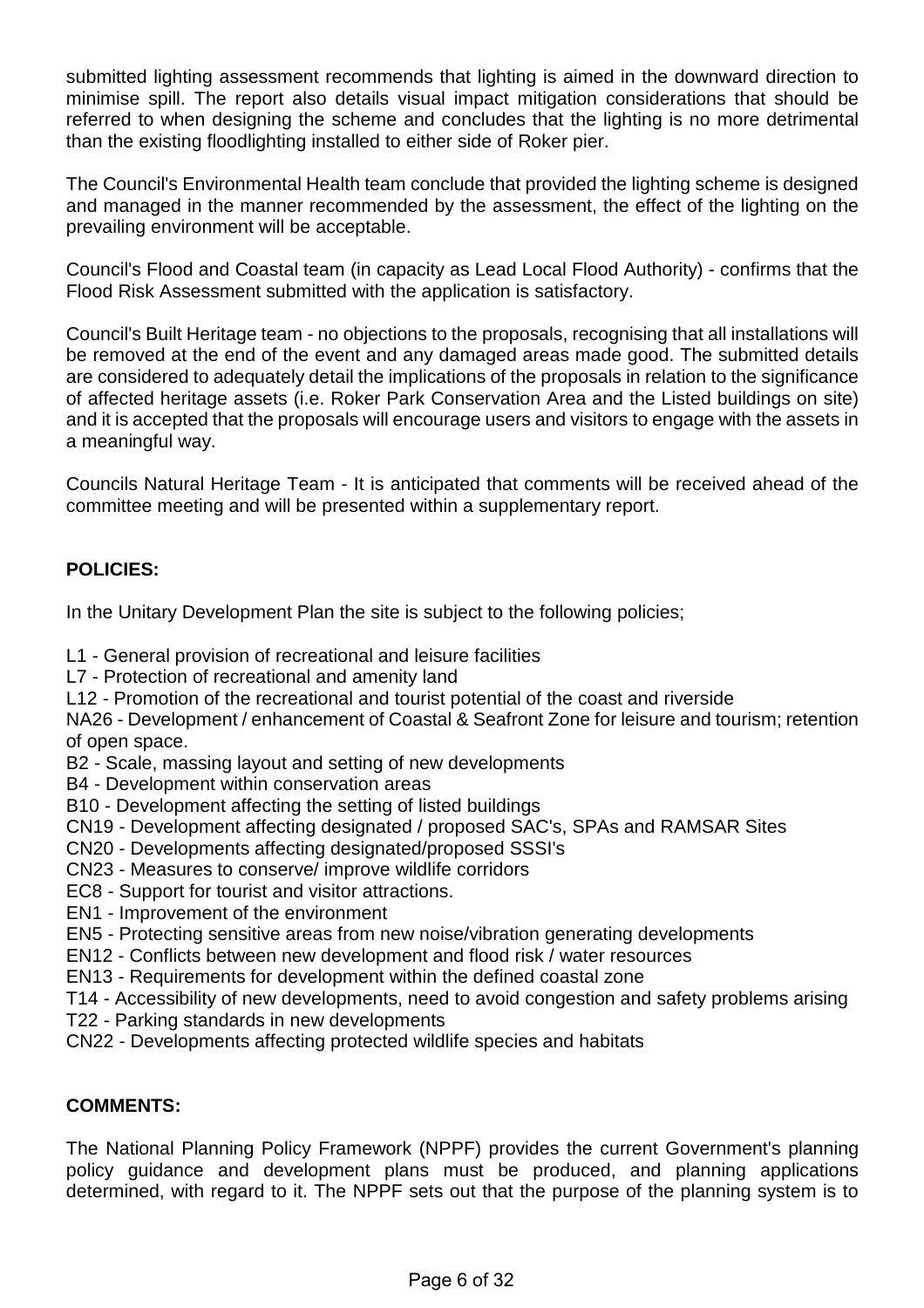contribute positively to the achievement of 'sustainable development' which is defined as 'meeting the needs of the present without compromising the ability of future generations to meet their own needs'. The planning system has three overarching objectives - an economic objective, a social objective and an environmental objective - and these are to be delivered through the preparation and implementation of plans and the applications of the policies within the NPPF.

In terms of the more detailed policies of the NPPF, of importance in considering the current application are those which seek to build a strong, competitive economy (within section 6), which seek to promote healthy and safe communities (within section 8), which promote sustainable transport (within section 9), which seek to meet the challenge of climate change, flooding and coastal change (within section 14) and which seek to conserve and enhance the natural and historic environments (within section 15 and 16).

The relevant guidance of the NPPF detailed above feeds into policies L1, L7, L12, NA26, B2, B4, B10, CN19, CN20, CN22, CN23, EC8, EN1, EN5, EN12, EN13, T14 and T22 of the City Council's adopted Unitary Development Plan (1998). Despite its age, the UDP remains the Council's adopted development plan and the policies referred to within this report are considered to remain consistent with the NPPF's objectives.

As Members may be aware, the Council is also currently in the process of delivering a Core Strategy and Development Management Policies (CSDMP) document which, as part of a wider Local Development Framework, will serve to replace the current UDP. A draft of the CSDMP was published for consultation in September 2017 and following this process, it has been refined and a 'Publication' draft has recently been prepared and consulted upon. With regard to 'emerging' plans, paragraph 216 of the NPPF states that:

"From the day of publication, decision-takers may also give weight to relevant policies in emerging plans according to

- The stage of preparation of the emerging plan (the more advanced the preparation, the greater the weight that may be given)

- The extent to which there are unresolved objection to relevant policies (the less significant the unresolved objections, the greater the weight that may be given) and

- The degree of consistency of the relevant policies in the emerging plan to the policies in the Framework (the closer the policies in the emerging plan to the policies in the Framework, the greater the weight that may be given)"

In terms of the above advice, clearly the Draft Plan has been prepared after the publication of the NPPF and is considered to be consistent with it. The second round of consultation on the Publication draft of the CSDMP has, however, only expired recently and in light of their currently being unresolved objections to the draft CDSMP, it is considered that the weight that can be given to the draft CSDMP is limited to the extent that in considering the merits of the application in question, priority will be given to the aforementioned relevant policies within the Council's adopted Unitary Development Plan.

Also relevant to the determination of the current application are the Council's adopted Roker Park Conservation Area Character Appraisal and Management Strategy (CAMS) and adopted Seafront Regeneration Strategy.

With regard to the policy framework set out above, it is considered that the main issues to address in the determination of the application are as follows: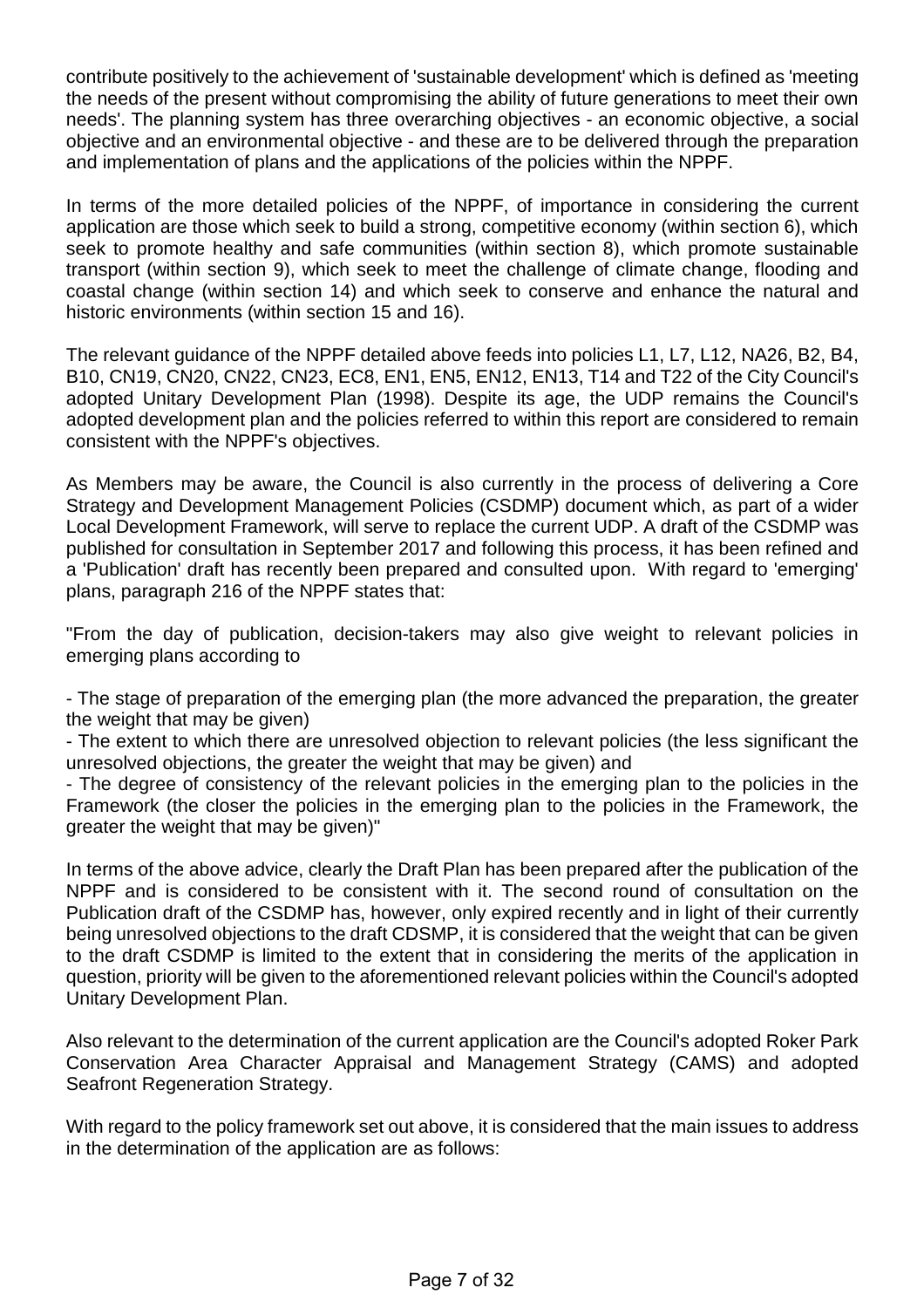- 1. Principle of the development;
- 2. Impact on visual amenity and built heritage;
- 3. Impact on residential amenity;
- 4. Impact on highway and pedestrian safety;
- 5. Impact on ecology and biodiversity;
- 6. Implications in respect of flooding/drainage.

#### 1. PRINCIPLE OF THE DEVELOPMENT

Both Cliff Park and Bede's Cross are identified as areas of existing public open space by the proposals map of the UDP and consequently, policies L1 and L7 of the UDP are of relevance. Policy L1 states that the Council will, amongst other objectives, seek to provide a high quality range of recreational, sporting, cultural and community facilities and retain existing parks and recreation grounds and maintain and upgrade facilities therein. Policy L7, meanwhile, states that land allocated for open space or outdoor recreation will be protected from development unless certain criteria are met.

In a similar vein, paragraph 97 of the NPPF sets out that existing open space, sports and recreational buildings and land should not be built on unless it is surplus to requirements, or it will be replaced by equivalent or better provision or is for alternative sports and recreation facilities.

Also of relevance in this case is policy L12 of the UDP, which sets out that the Council will promote the recreational and tourist potential of coast by, amongst other measures, encouraging development which provides for the needs of visitors without adversely affecting the environment and conservation requirements. Meanwhile, policy NA26 states that the seafront zone will be developed and enhanced to accommodate a range of indoor and outdoor facilities and leisure opportunities.

The aforementioned Seafront Regeneration Strategy acts as a guide for the regeneration of Seaburn and Roker and it exists to support the objective of the Council's Sunderland Strategy (2008 - 2025) which states that 'by 2025, Roker and Seaburn will have a key role in providing cultural tourism attractions'.

More broadly, policy EC8 of the UDP states that the Council will support the expansion of activities catering for tourists and other visitors by, amongst other measures, actively encouraging opportunities for new tourist initiatives, especially where they are near areas of visitor interest.

With reference to these relevant local and national planning policies, it is considered that the proposed development will not restrict or diminish public access to the areas and will not affect the ability of the public to enjoy these areas. Rather, it is considered that the proposals will utilise and complement them and add to their recreational and cultural value and role as a visitor attraction for the duration of the event.

Moreover, it is considered that the proposed development will support the objectives of the UDP policies and Seafront Regeneration Strategy which seek to develop the seafront zone as a place of recreational and tourist potential, insofar as it will support the delivery of a popular event which is anticipated to be well-attended by City residents and visitors alike.

Given the above, it is considered that the proposed development will support the policies which seek to maximise the tourist and recreational potential of the seafront zone. The proposal is therefore considered to satisfy the objectives of UDP policies L1, L7, L12 and NA26 of the UDP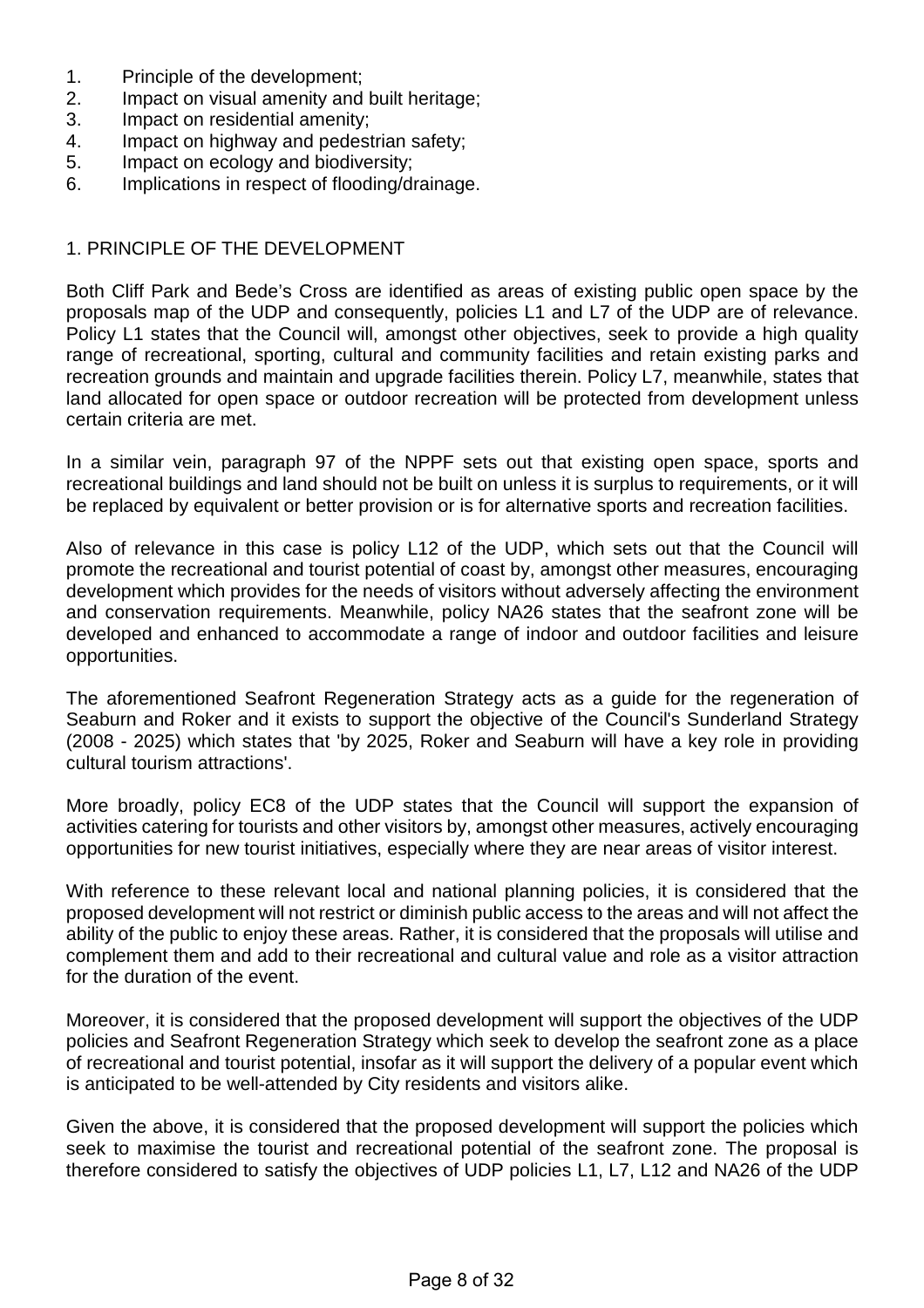and the Council's Seafront Regeneration Strategy. The principle of the development is therefore considered to be acceptable.

#### 2. IMPACT ON VISUAL AMENITY AND BUILT HERITAGE

Policy B2 of the Council's UDP seeks to ensure that development proposals respect visual amenity and deliver an appropriate standard of design. Policy B4, meanwhile, seeks to ensure that development proposals respect and enhance the character or appearance of Conservation Areas, whilst policy B10 states that the Council will expect development proposals in the vicinity of Listed buildings to not adversely affect their character or setting.

On a national level, paragraphs 193-196 of the NPPF require consideration of the impact of a development proposal on a built heritage asset to be informed by an understanding of the significance of the asset. Priority should be given to the conservation of heritage assets; where any harm or loss to significance will occur, it will require clear and convincing justification, with substantial harm or total loss only acceptable where this will deliver substantial public benefits which outweigh the harm or loss. Any less than substantial harm should be weighed against the public benefits of the proposal including, where appropriate, securing its optimum viable use.

Paragraph 200, meanwhile, states that Local Planning Authorities should look for opportunities for new development within Conservation Areas and within the setting of heritage assets to enhance or better reveal their significance - proposals which preserve those elements of the setting that make a positive contribution to the asset (or better reveal its significance) should be treated favourably.

It is noted that part of Bede's Cross falls within the Roker Park Conservation Area and the Roker Park CAMS recognises the significance this area makes to the overall character and appearance of the Conservation Area, given the superb panoramic views out to sea, along the coastline and into the conservation area from the sea.

The Heritage Statement submitted with the application explains that the significance of Cliff Park and Bede's Cross lie in their prominent position and the numerous historic features on site including Bede's Cross, Meiks Lighthouse, remnants of Roker and Abbs Battery and the Edwardian Tram Shelter. The Statement goes on to suggest that the proposals will not harm any areas of historic significance and will not be fixed to the historic structures. They acknowledge that some views of the main buildings may be partially restricted however; it is argued that catching glimpses of the structures will encourage greater engagement and understanding of the historic area given the recently installed interpretation panels.

As set out in the 'Representations' section of this report, both the Council's Built Heritage team and Historic England have no objections to the proposals and it is considered that the development will not result in any harm being caused to the Roker Park Conservation Area or the setting of the Listed structures. The proposals are therefore considered to comply with the requirements of the relevant UDP and NPPF policies as outlined above and the proposals are consequently considered to be acceptable from a built heritage perspective.

#### 3. IMPACT ON RESIDENTIAL AMENITY

Aforementioned policy B2 of the UDP requires any new development to respect and enhance the qualities of nearby properties and the locality. Policy EN1 seeks to minimise all forms of pollution. Policy EN5 meanwhile, requires consideration to be given to the potential for the amenity of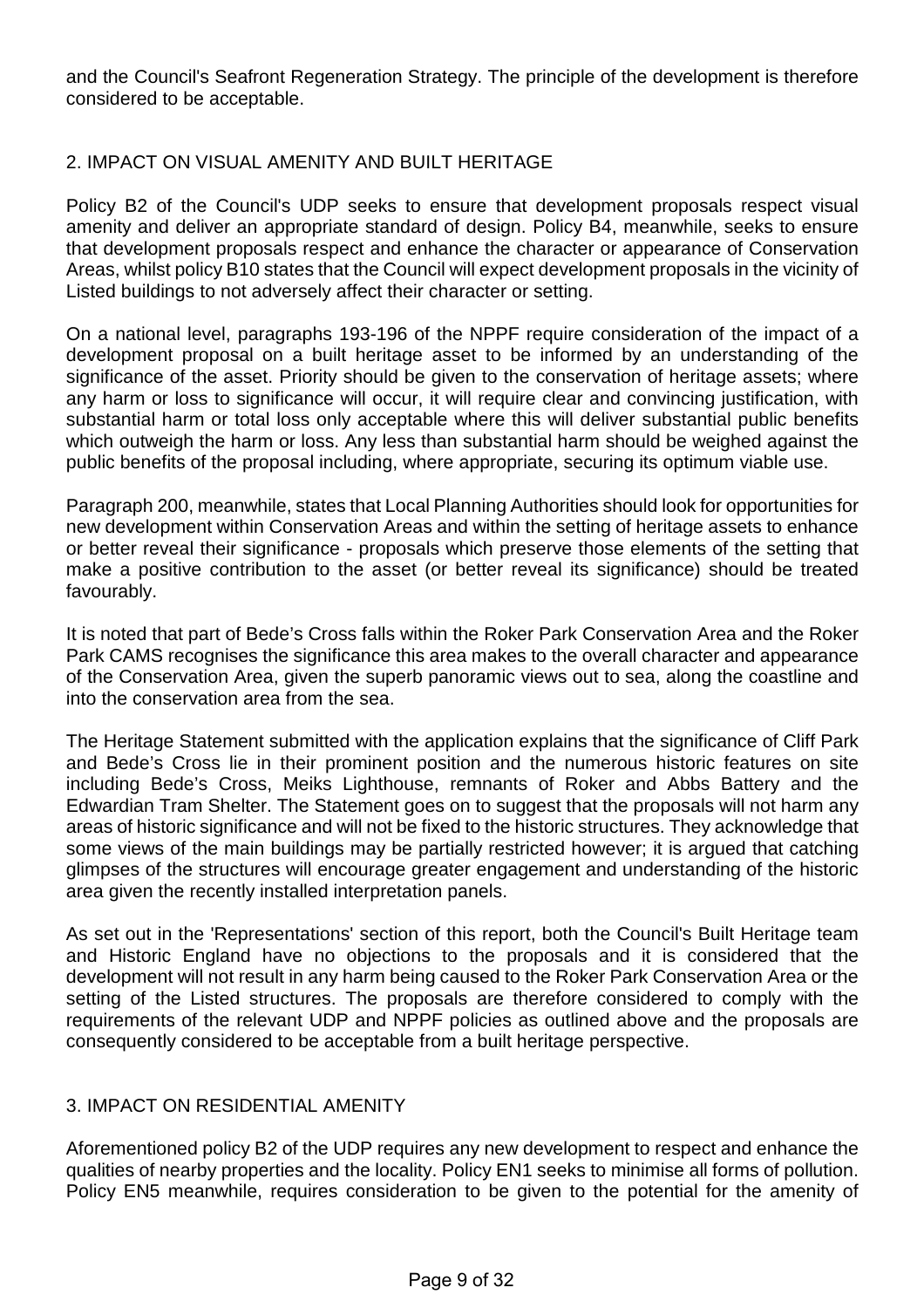sensitive properties to be affected by noise from development proposals - where a noise issue is likely, the Council will require an assessment of the nature and extent of likely problems and the incorporation of mitigation measures into the design of the development.

On a national level Paragraph 127 of the NPPF requires that development should function well and add to the overall quality of the area, not just for the short term but over the lifetime of the development, and should offer a high standard of amenity for existing and future users.

Paragraph 180 of the NPPF also requires Local Planning Authorities to consider noise as an amenity issue and it states that planning decisions should aim to avoid noise from giving rise to a significant adverse impact on health and quality of life as a result of new development. Paragraph 180 also states that planning decisions should seek to limit the impact of light pollution from artificial light on local amenity, intrinsically dark landscapes and nature conservation.

It is acknowledged that the Illuminations will encourage an influx of visitors to the above sites however, this will be for a limited period of time when the event is held each year, and the music associated with the attractions will cease at 9pm with the attractions themselves closing down at 10pm each evening. This will ensure that the occupiers of the residential dwellings to the west will not experience disturbance late into the night.

Further to this the transport statement submitted with the application sets out that parking restrictions will be enforced by Sunderland Council from Dovedale Road to Harbour View (not including Chichester Road, Sea Lane and Seaburn Terrace) to ensure that residents of these streets will not be negatively impacted by the event.

With regard to potential disturbance relating to increased noise and light levels, the noise assessment submitted with the application investigated the impact of the music and generators associated with the funfair rides, on the residential properties to the west of the site. The lighting assessment meanwhile investigated the impact of the lighting associated with the event/stall/ride attractions on site.

As stated in the 'Representations' section above the Council's Environmental Health team concluded that as the noise levels would comply with WHO guidance and BS8233 guidance, they would have no objection to the proposal with regard to noise.

They also stated that provided the lighting scheme is designed and managed in the manner recommended by the submitted assessment, the effect of the lighting on the prevailing environment would be considered to be acceptable.

With regard to the above, it is considered that the impact of the development on residential amenity is acceptable and the proposal therefore complies with policies B2 and EN1 and EN5 of the adopted UDP and the objectives of the NPPF.

# 4. IMPACT ON HIGHWAY AND PEDESTRIAN SAFETY

Policy T14 of the UDP aims to ensure that new developments are easily accessible to both vehicles and pedestrians, should not cause traffic problems, should make appropriate provision for safe access by vehicles and pedestrians and indicate how parking requirements will be met. In addition, policy T22 seeks to ensure that the necessary levels of car parking provision will be provided.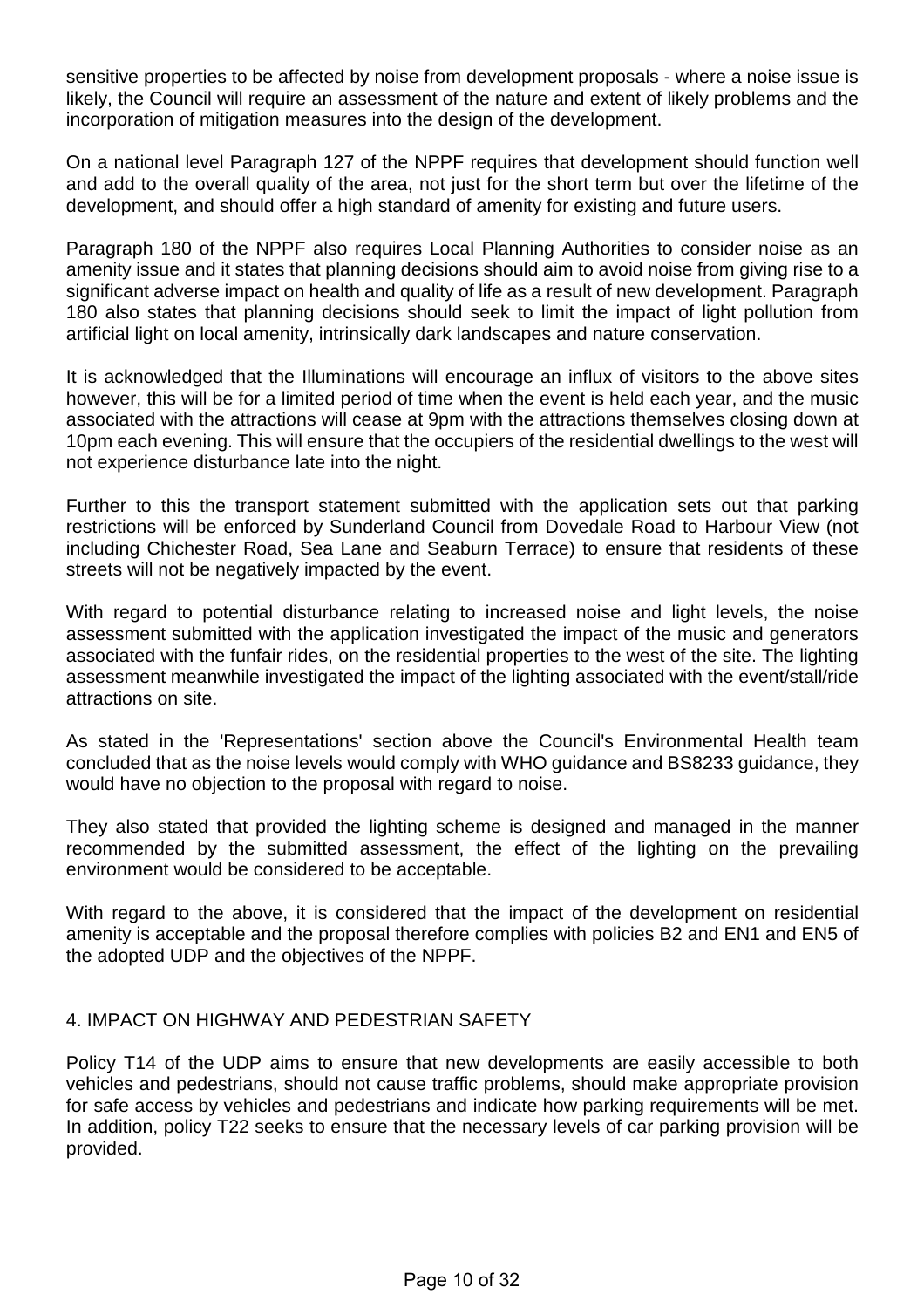On a national level paragraph 109 of the NPPF sets out that development should only be refused on highway grounds if there would be an unacceptable impact on highway safety, or the residual cumulative impacts on the road network would be severe.

A transport statement has been provided with the application and it reviews the proposed traffic arrangements and parking provision, the impact of the event on the existing infrastructure and access to the site via sustainable methods.

The statement outlines the parking restrictions that will be enforced by Sunderland Council from Thursday-Sunday (4:30pm to 9pm) and all week during the October school holidays, to avoid excess parking near the site. Sunderland City Council will also provide stewards to control access to the restricted areas. Existing bus routes will be accommodated through the traffic management zones, allowing visitors to use more sustainable park and ride schemes.

As set out in the 'Representations' section of this report, the Council's Highways team has raised no objections to the development, being satisfied that effective parking and traffic management arrangements will be in place for the duration of the event each year. On this basis, it is considered that the proposals will not have an unacceptable impact on highway safety, in accordance with the objectives of the NPPF and policies T14 and T22 of the UDP.

## 5. IMPACT ON ECOLOGY AND BIODIVERSITY

As stated previously Cliff Park is immediately adjacent to Northumbria Coast Special Protection Area and Ramsar Site and Durham Coast Site of Special Scientific Interest.

The United Kingdom is bound by the terms of the Council Directive 79/409/EEC on the Conservation of Wild Birds (the Birds Directive) and the Council Directive 92/42/EEC on the conservation of natural habitats and wild flora and fauna (the Habitats Directive). These are implemented in the UK through the Conservation regulations which provide for the protection of areas of European importance for wildlife, in the form of Special Areas of Conservation (SAC's) designated under the Habitats Directive, and Special Protection Areas (SPA's) designated under the Birds Directive. Collectively, these are termed European sites, and overall network of European sites is termed Natura 2000. It is an offence under the legislation and regulations to carry out an act which may damage a qualifying species or habitat for which the site is designated. A Habitat Regulation Assessment (HRA) is the mechanism to be implemented to ensure the above legislation is complied with and determines whether a plan or project would adversely affect the integrity of any European site in terms of its conservation objectives. Where adverse effects are identified alternative solutions should be identified and the plan or project modified to avoid any adverse effects. The LPA, as the Competent Authority, can adopt the plan or approve the project only after having ascertained that it will not adversely affect the integrity of a European Site.

On a national level section 15 of the NPPF sets out a general strategy for the conservation and enhancement of the natural environment and at paragraph 175 it advises that planning permission should be refused for development which has significant harm on biodiversity. On a local level, policy CN19 of the UDP states that Special Areas of Conservation, Special Protection Areas and Ramsar Sites will be conserved and development affecting such sites will only be allowed if it would not adversely affect the nature conservation interest of the site either directly or indirectly or clear overriding public interest for the development exists. Policy CN20, meanwhile, seeks to prevent unacceptable harm being caused to Sites of Special Scientific Interest (SSSIs), whilst policy CN22 states that development that would adversely affect any animal or plant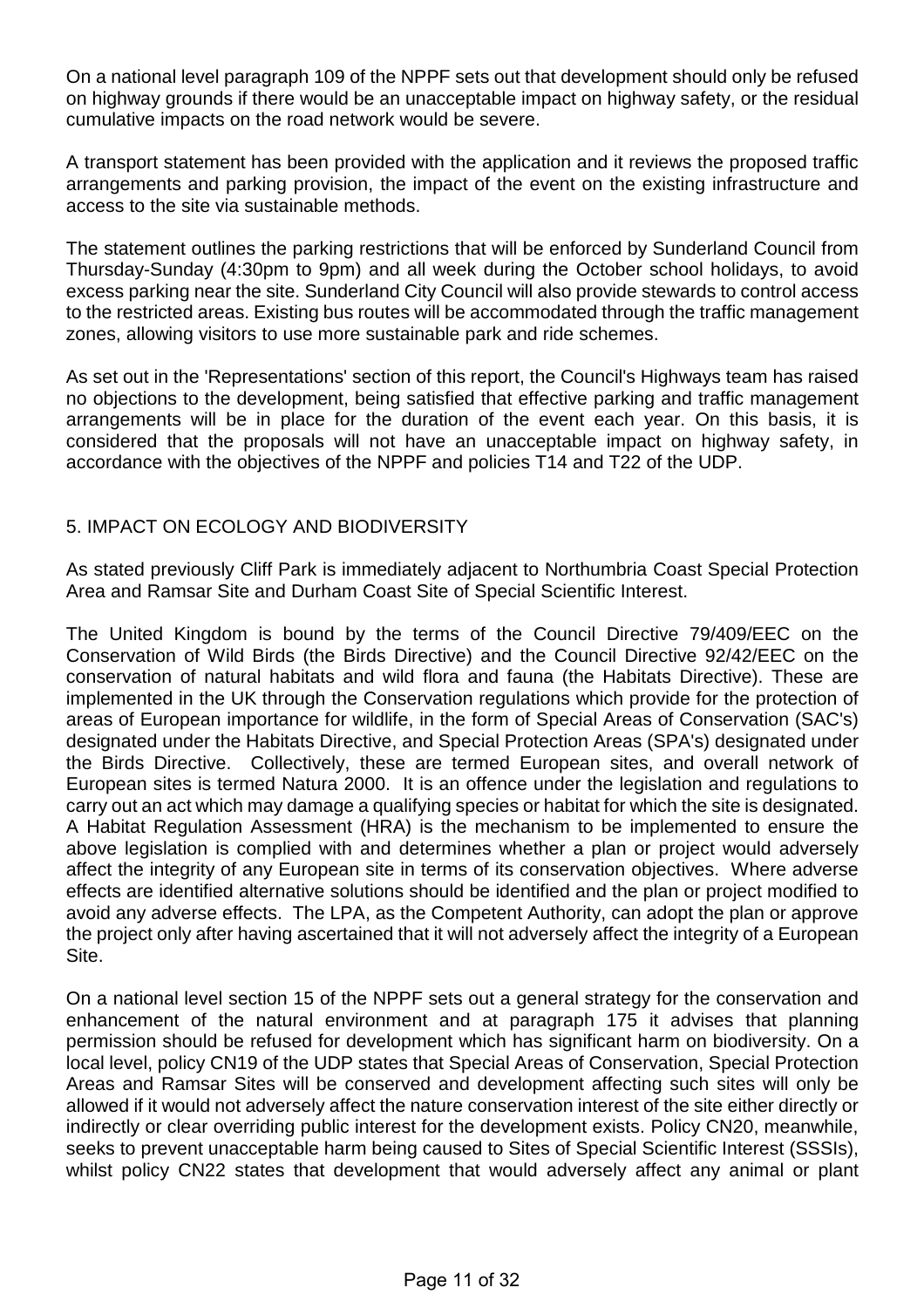species afforded special protection by law, or its habitat, will not be permitted. Finally CN23 seeks to conserve and enhance the wildlife corridors identified on the UDP proposals map.

The planning application has been accompanied by a Habitats Regulations Assessment (HRA) Statement, which considers whether the development proposals will have likely significant effects on the Northumbria Coast Ramsar and Special Protection Area and the Durham Coast SSSI. The HRA is designed to inform an 'Appropriate Assessment' of likely effects by the Competent Authority, which in this case is the City Council in its capacity as Local Planning Authority. The HRA Statement, concludes that the illuminations event as a whole is likely to have significant effects on the SPA birds foraging along the coastline and the qualifying habitats of the SSSI. The

attractions proposed at Cliff Park are considered as being the most likely to have an impact given its proximity to the overlapping Ramsar and SPA sites, although increased litter will have a general impact across all sites and can be blown by the wind along the coast.

In terms of considering each potential impact, it has been taken into account that the coastline already sees significant levels of disturbance in the areas around the illuminations; the temporary nature of the attractions; the timing of the illuminations outside the main wintering period: the fact that the illuminations will take place in hours of darkness; and that low tide corresponds with only 50% of the event, further reducing the risk of birds foraging on Parson's Rocks. The following conclusions were consequently reached:

- Noise pollution Likely significant effect;
- Disturbance of foraging coastal birds by visitor pressures No likely significant effect;
- Disturbance to birds via light pollution No likely significant effect;
- Damage to qualifying habitats Likely significant effect;
- Increased urban edge effect, including littering Likely significant effect;
- Visual disturbance to foraging birds No likely significant effect;

The HRA Statement does, however, consider that the effects of the development can be limited by incorporating appropriate mitigation measures. In order to reduce the significant effects identified above to suitable levels, the HRA Statement proposes a series of such measures, including:

- 'Soft starts' for rides and attractions to reduce the likelihood of birds being shocked;

Construction works to halt in the event freezing temperatures occur, as birds are most vulnerable during cold and severe weather conditions;

The adoption of pollution prevention protocols, with emergency spill kits available at each park;

- Sufficient numbers of bins to be provided in each park;
- Staff employed to undertake litter picking for the duration of the event;

The HRA Statement also recommends on-going monitoring of the impacts of the event to determine whether any impacts not anticipated by the Assessment occur. If monitored during the first year, mitigating measures can be altered where necessary in the following years to provide improved solutions for protecting the integrity of the designated sites and their features. Monitoring measures could include increased warden presence along the coastline before, during and after the event; record-keeping of all accidental spillages and other forms of pollution and monitoring of litter management to determine if the measures put in place are adequate.

An Appropriate Assessment of the likely effects of the proposals on the coastal sites is still being prepared by the Council's Natural Heritage team - the Natural Heritage team have, however, verbally indicated that the mitigation measures set out by the HRA Statement will ensure that the development proposals are unlikely to have a significant effect on the European-protected sites. It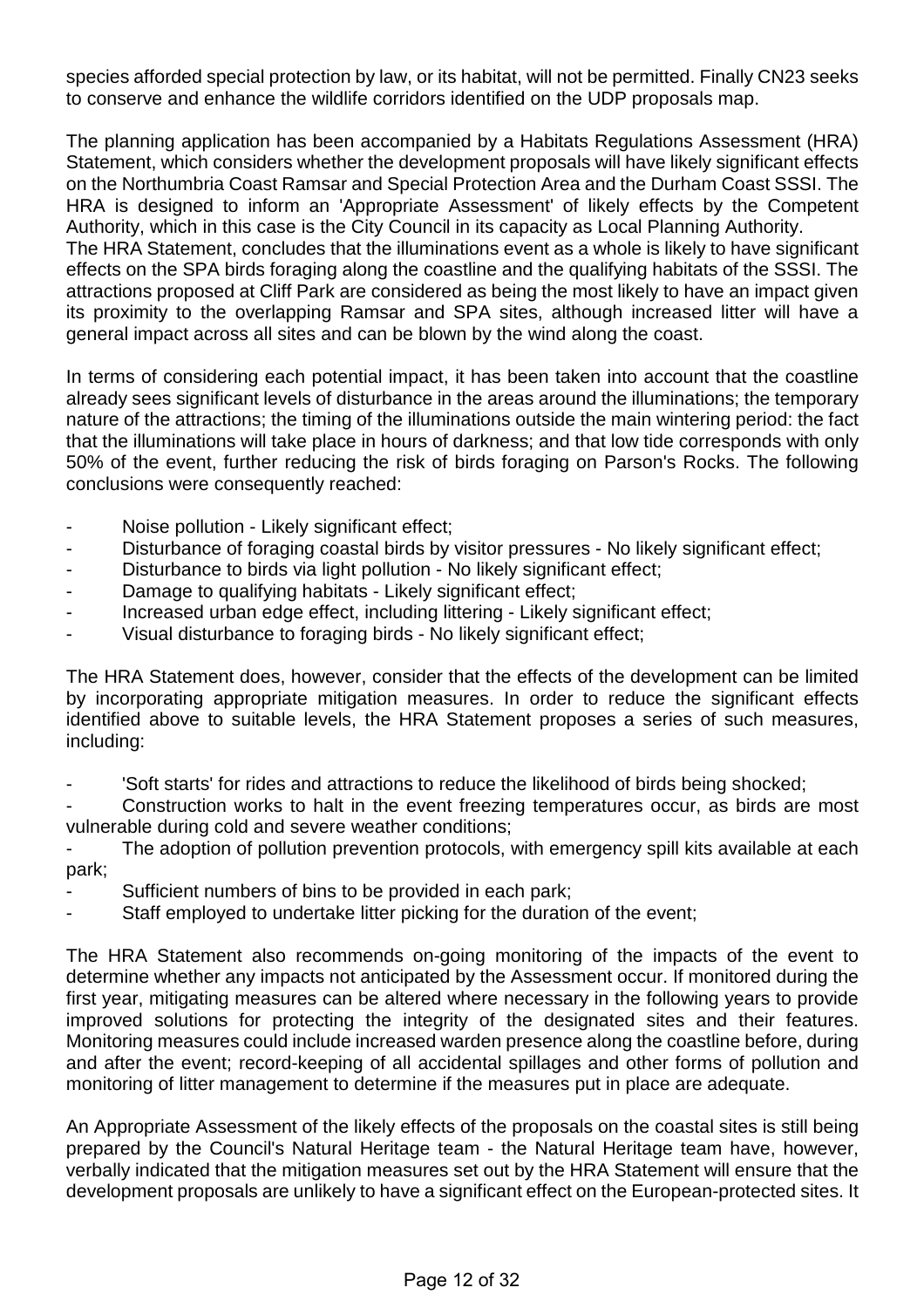is also noted that Natural England has no objections to the development in respect of the coastal sites. As such, it is anticipated that the proposals will be found acceptable in respect of their effect on the protected coastal habitats and species.

As stated above, an HRA 'Appropriate Assessment' from the Council's Natural Heritage team is awaited. Details of the 'Appropriate Assessment', together with concluding comments in respect of matters relating to ecology and biodiversity, will be provided to Members in a supplementary report ahead of the Committee meeting.

## 6. IMPLICATIONS IN RESPECT OF FLOODING/DRAINAGE

On a national level paragraph 163 of the NPPF states that when determining any planning applications, local planning authorities should ensure that flood risk is not increased elsewhere. Meanwhile policy EN12 of the UDP states that in assessing development proposals, the Council will seek to ensure that the proposal will not materially impede the flow of flood water, or increase the number of people of properties at risk of flooding. Policy EN13 meanwhile relates specifically to the coastal zone and states that the City Council will seek to ensure that any development proposal will not significantly increase the likelihood of flooding, coastal erosion or land instability and makes a positive contribution to the appearance of the particular section of the zone.

As Members may be aware, the City Council is now the Lead Local Flood Authority (LLFA) in respect of major development proposals, with responsibility for matters pertaining to the management of surface water.

In terms of flooding / drainage, the site is located within Flood Zone 1 (at lowest risk of flooding). Although a section of the site is noted as being in Flood Zone 3 (high risk of flooding), given the historical tidal levels and topographical levels it is considered that the inclusion of this area in Flood Zone 3 is actually anomalous. The submitted Flood Risk Assessment (FRA) concludes that the proposed development is temporary in nature and of limited size, and therefore it is not considered necessary or practical to provide a formal drainage strategy for the site. As stated within the representations section of the report the Flood and Coastal Team agree that the proposal is limited in scale and temporary in nature, and would therefore not exacerbate existing surface water flow paths. Furthermore the proposed run-off from the temporary structures will be to the existing grassed areas. Given this they conclude that no formal maintenance strategy is required in this instance.

As such, the proposal would not increase the risk of flooding and is considered to make a positive contribution to the character of the coastal zone through the provision of flexible, temporary active uses, thereby according with UDP policies EN12 and EN13 and the relevant paragraph of the NPPF.

#### **CONCLUSION**

The proposed temporary development is considered to be acceptable in principle it is not considered to be harmful to the character and setting of the conservation area or listed buildings on site. Nor would it increase flooding or be harmful to residential amenity, the ecological value of the area, protected sites and species within the coastal zone or highway and pedestrian safety. As such, the proposal is considered to comply with policies L1, L7, L12, NA26, B2, B4, B10, EC8, EN1, EN5, EN12, EN13, T14 and T22 of the adopted UDP.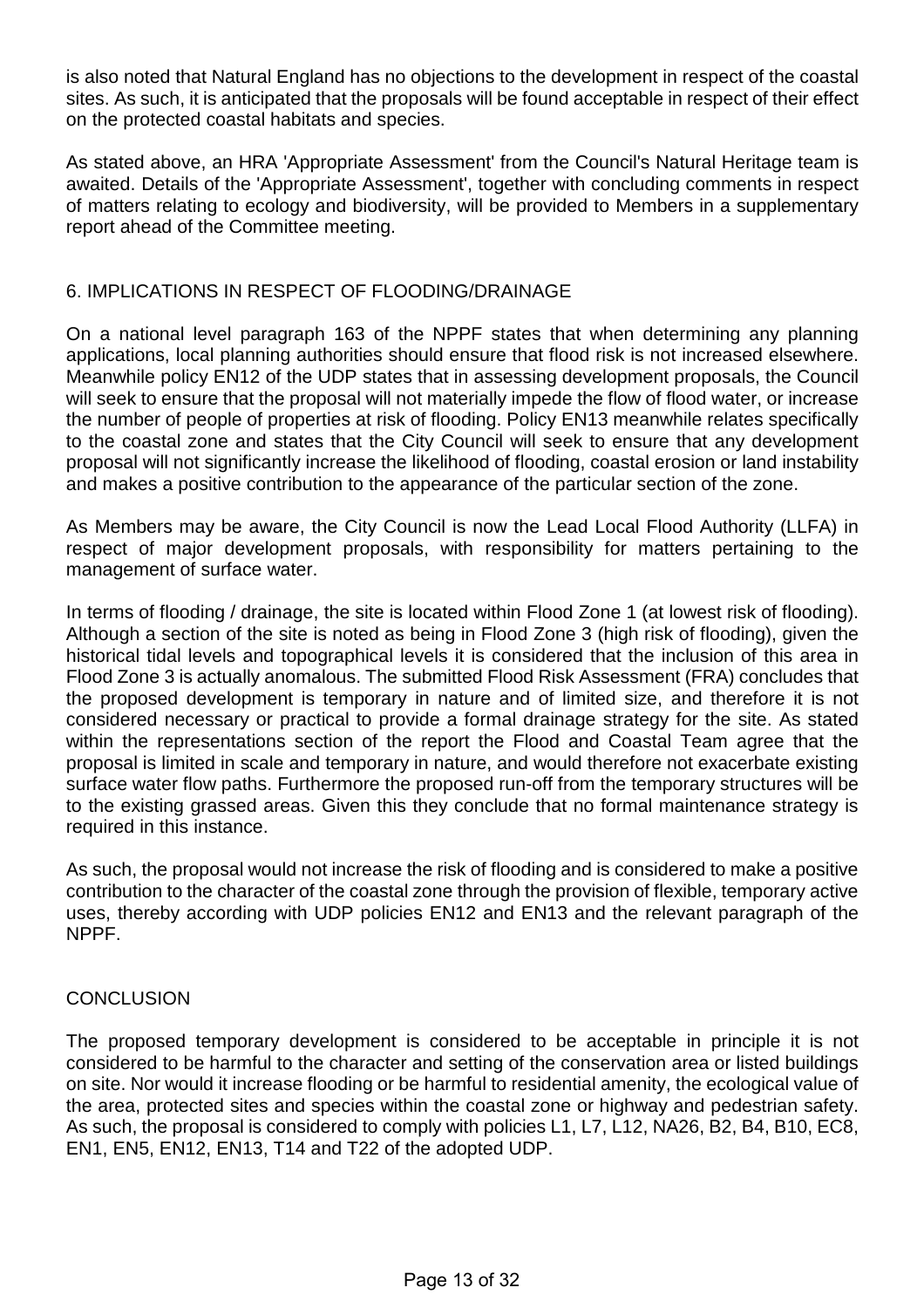Consideration is, however, still being given to the implications of the proposals in respect of the potential impacts of the development on the European-protected habitats and species of the adjacent coast. To this end, the consultation response from the Council's Natural Heritage team is awaited in relation to these matters. It is anticipated that the outstanding consultation response will be received ahead of the Committee meeting and an update on the situation will be provided via a Supplementary Report in advance of the meeting. The Supplementary Report will also provide details of a recommended decision and a final list of recommended conditions.

EQUALITY ACT 2010 - 149 PUBLIC SECTOR EQUALITY DUTY During the detailed consideration of this application/proposal an equality impact assessment has been undertaken which demonstrates that due regard has been given to the duties placed on the LPA's as required by the aforementioned Act. As part of the assessment of the application/proposal due regard has been given to the following relevant protected characteristics:-

- o age;
- o disability;
- o gender reassignment;
- o pregnancy and maternity;
- o race;
- o religion or belief;
- o sex;
- o sexual orientation.

The LPA is committed to (a) eliminating discrimination, harassment, victimisation and any other conduct that is prohibited by or under the Equality Act 2010; (b) advance equality of opportunity between persons who share a relevant protected characteristic and persons who do not share it; (c) foster good relations between persons who share a relevant protected characteristic and persons who do not share it.

In addition, the LPA, in the assessment of this application/proposal has given due regard to the need to advance equality of opportunity between persons who share a relevant protected characteristic and persons who do not share it. This approach involves (a) removing or minimising disadvantages suffered by persons who share a relevant protected characteristic that are connected to that characteristic; (b) take steps to meet the needs of persons who share a relevant protected characteristic that are different from the needs of persons who do not share it; (c) encourage persons who share a relevant protected characteristic to participate in public life or in any other activity in which participation by such persons is disproportionately low.

The LPA has taken reasonable and proportionate steps to meet the needs of disabled persons that are different from the needs of persons who are not disabled include, in particular, steps to take account of disabled persons' disabilities, as part of this planning application/proposal.

Due regard has been given to the need to foster good relations between persons who share a relevant protected characteristic and persons who do not share it involves. Particular consideration has been given to the need to'

(a) tackle prejudice, and

(b) promote understanding.

Finally, the LPA recognise that compliance with the duties in this section may involve treating some persons more favourably than others; but that is not to be taken as permitting conduct that would otherwise be prohibited by or under this Act.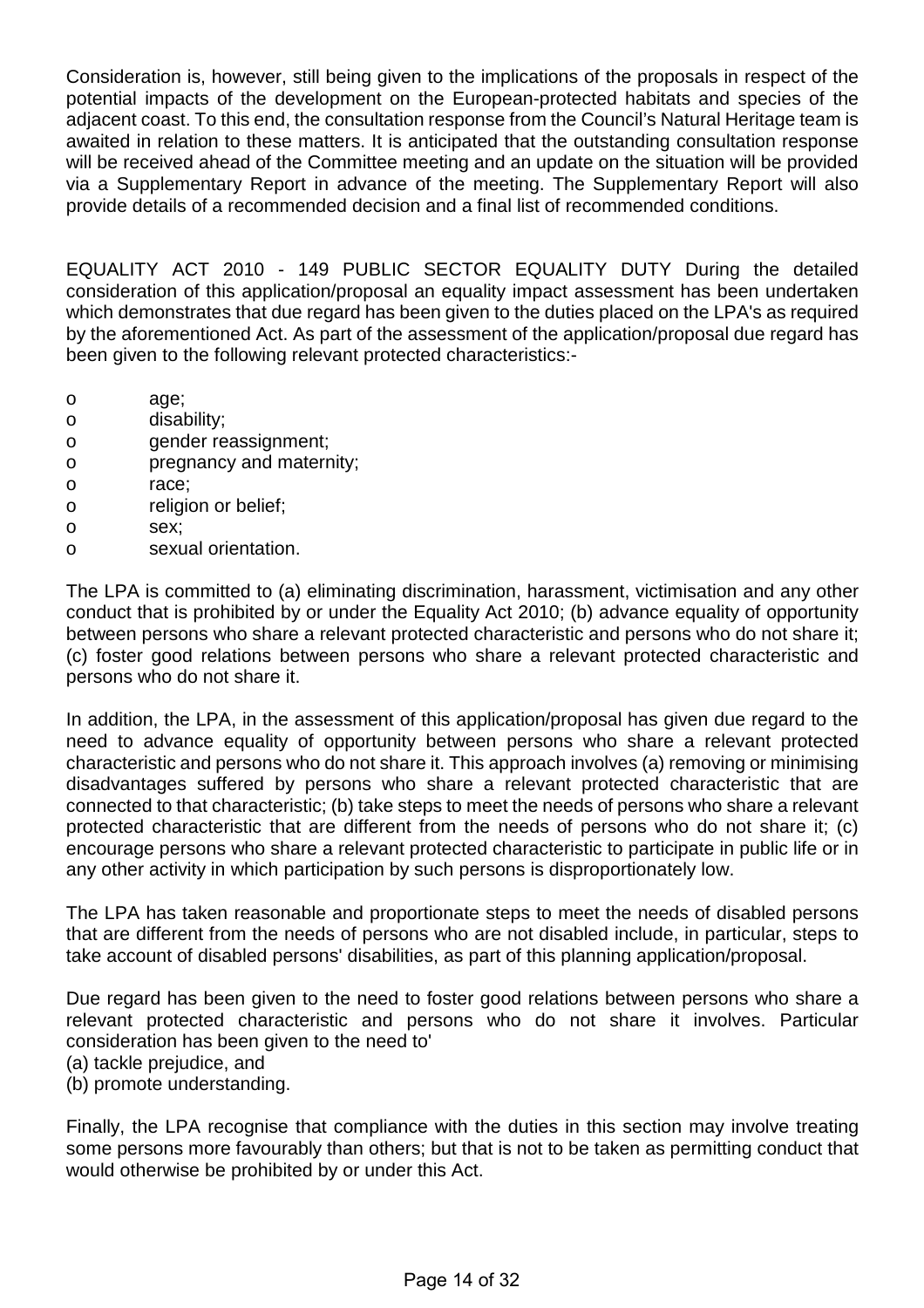**RECOMMENDATION** - Minded to Grant Consent under Regulation 3 of the Town and Country Planning General Regulations 1992 (as amended), subject to receipt of favourable comments from the Council's Natural Heritage Team and subject to the following draft conditions:

# **Conditions:**

 1 The temporary use of the land and associated erection of light displays and other temporary buildings and structures is hereby approved for a limited two-month period between the dates of 1st October and 30th November each year until 30th November 2023. The illuminations event cannot operate and be open to the public for more than 31 days within this two month period each year and no setting-up and de-rigging activities can take place outside of this two month period each year. In all instances, the Park shall be reinstated to its former condition within 14 working days of the cessation of the illuminations event. The limited operating period is considered necessary in order to achieve a satisfactory form of development in respect of the amenity of the area and in relation to the ecological impacts of the development and to comply with policies B2 and CN19 of the UDP and the objectives of the NPPF.

 2 The development hereby granted permission shall be carried out in full accordance with the following approved plans:

The site location plan received 30.07.2018;

In order to ensure that the completed development accords with the scheme approved and to comply with policy B2 of the adopted Unitary Development Plan.

 3 Notwithstanding the submitted information, all music associated with the illuminations and rides must be switched off by no later than 21:00 each day and all rides and other ancillary facilities must cease to operate by no later than 22:00 each day. These hours of operation are considered necessary in order to achieve a satisfactory form of development in respect of the amenity of the area and in relation to the ecological impacts of the development and to comply with policies B2, EN1, EN5 and CN19 of the UDP and the objectives of the NPPF.

 4 The lighting displays hereby approved shall be designed, installed and managed in accordance with the recommendations set out in section 10 of the 'Lighting Impact Assessment Report' by Stainton Lighting Design Services Ltd. (July 2018), in order to minimise light intrusion from the holding of the event in respect of the amenity of the area and in relation to the ecological impacts of the development and to comply with policies B2, EN1 and CN19 of the UDP and the objectives of the NPPF.

 5 The music noise from the rides and attractions lighting hereby approved shall be limited to the levels set out in Table 4 of the report undertaken by by Apex Acoustics, dated 13th July 2018, in order to minimise noise intrusion from the holding of the event in respect of the amenity of the area and in relation to the ecological impacts of the development and to comply with policies B2, EN1, EN5 and CN19 of the UDP and the objectives of the NPPF.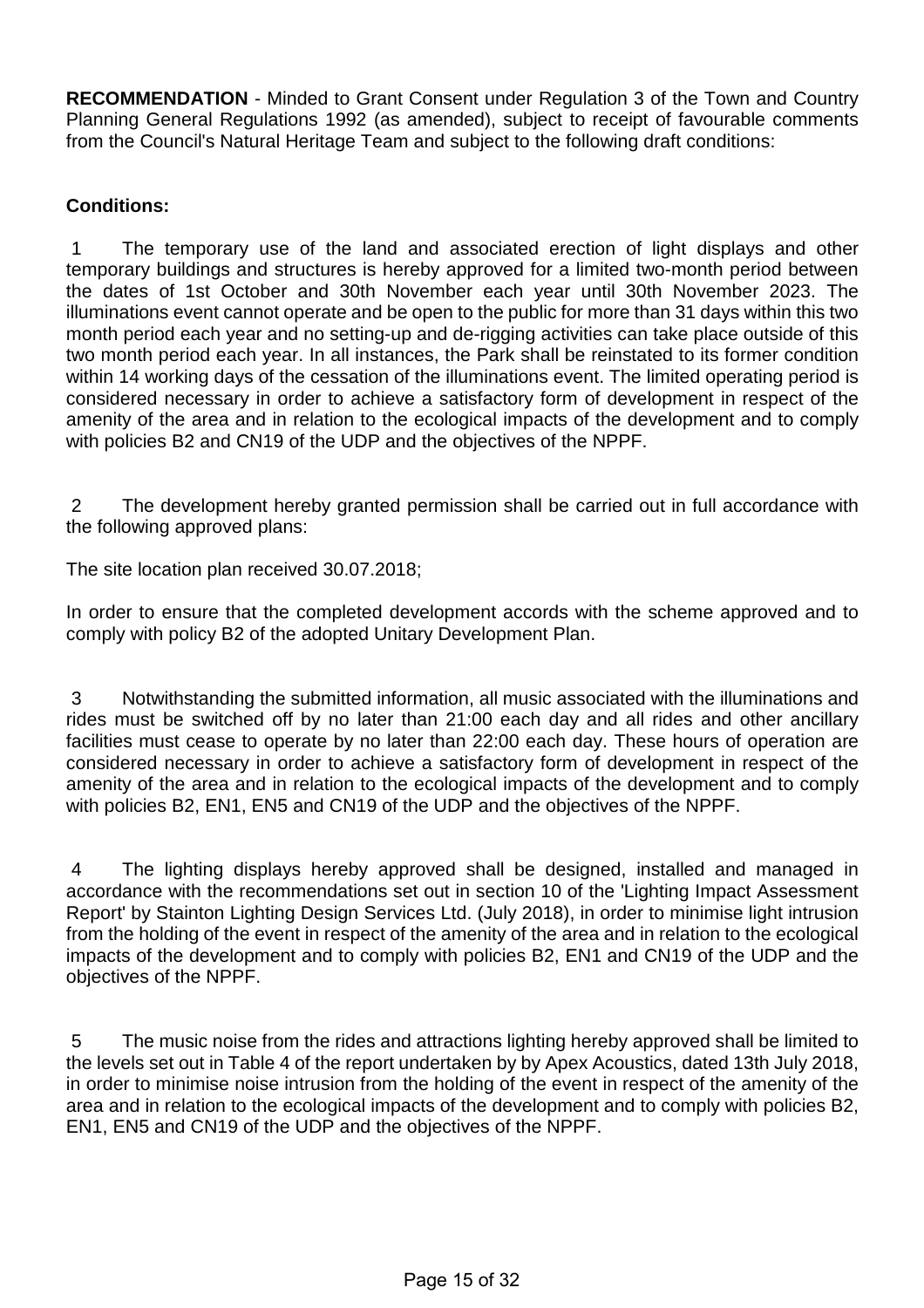| 2.                                                                      | <b>North</b><br>Sunderland                                                                                                                                                                                                                                      |  |  |
|-------------------------------------------------------------------------|-----------------------------------------------------------------------------------------------------------------------------------------------------------------------------------------------------------------------------------------------------------------|--|--|
| <b>Reference No.:</b>                                                   | 18/01349/LP3 Local Authority (Reg 3)                                                                                                                                                                                                                            |  |  |
| Proposal:                                                               | Temporary change of use of Roker Park and erection of<br>temporary buildings and structures, to allow for Sunderland<br>Illuminations & Festival of Light to operate for a number of<br>days annually between 1st October-30th November for a 5<br>year period. |  |  |
| Location:                                                               | Roker Park, Roker Park Road, Sunderland                                                                                                                                                                                                                         |  |  |
| Ward:<br><b>Applicant:</b><br><b>Date Valid:</b><br><b>Target Date:</b> | <b>St Peters</b><br><b>Sunderland City Council</b><br>30 July 2018<br>29 October 2018                                                                                                                                                                           |  |  |

#### **Location Plan**



'This map is based upon the Ordnance Survey material with the permission of the Ordnance Survey on behalf of the Controller of Her Majesty's Stationery Office © Crown copyright. Unauthorised reproduction infringes Crown copyright and may lead to prosecution or civil proceedings. Licence No. 100018385. Date 2016.

Page 16 of 32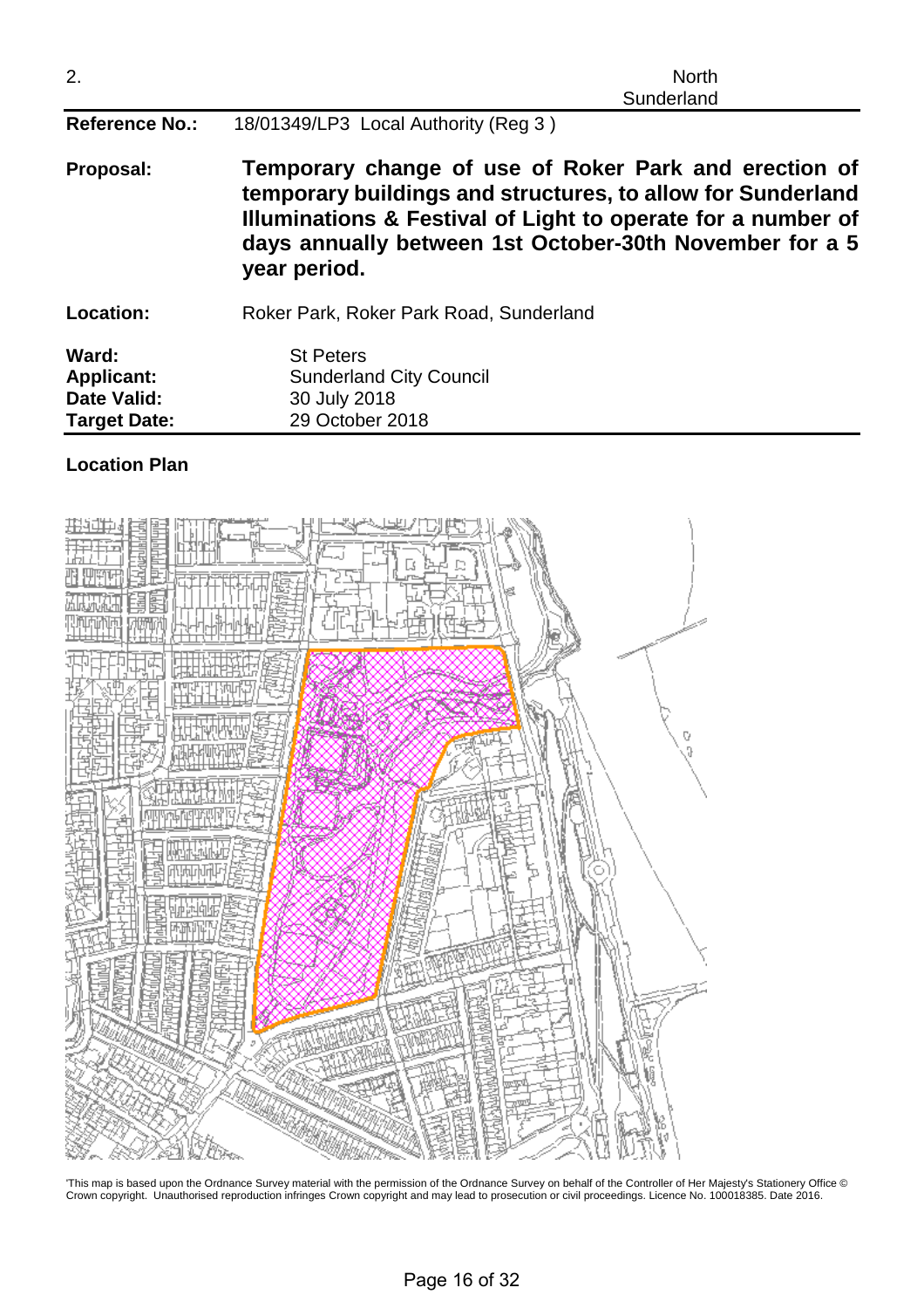## **PROPOSAL:**

Planning permission is sought for the temporary change of use of Roker Park, Roker Park Road, Sunderland, and the erection of temporary buildings and structures, to allow for Sunderland Illuminations and Festival of Light to operate for a number of days annually between 1st October - 30th November for a 5-year period.

The proposed development affects Roker Park, a Grade-II Registered Historic Park and Garden located within the Victorian and Edwardian coastal suburb of Roker. The Park, the residential terraces surrounding it and areas of the nearby seafront and promenade also form the basis of the Roker Park Conservation Area. The Park, which is owned by the City Council and dates from 1880, is a popular amenity facility, offering play areas, a boating lake, a model railway and a ravine leading to the promenade and beach. The Park also features a range of historic buildings and structures, including a bandstand and drinking fountain, both of which are Grade-II Listed.

The application seeks to use the Park for purposes associated with the holding of the Sunderland Illuminations and Festival of Light. The Illuminations were first held in the 1930s and they have been displayed regularly ever since, with the most recent re-launch occurring in 2012. The illuminations are to be held for a one month period in late October/early November - site assembly and clearance/reinstatement would take place in the weeks prior to and following this period, hence the application seeking permission for the use of the Park for the full two-months.

Roker Park is intended to act as the main site for the illuminations and for the duration of the event, it is proposed to host a series of light features spread around the Park. An indicative layout of the location of the proposed light installations has been submitted with the planning application - whilst this is considered to provide a typical representation of the layout, it may be subject to minor variations within the 5-year period of planning permission being sought. In addition to the light displays and installations, the Park would also feature some complimentary facilities, including a small food court/bar and small children's rides and stalls.

The event is anticipated to attract over 200,000 visitors, with average attendance expected to be around 9,000 visitors per evening (attendance is actually capped at 10,000). Entry to the Park is to be ticketed, with visitors allocated a one-hour time slot to manage attendance throughout each evening. The illuminations are to operate on Thursday to Sunday evenings, apart from during the October half-term school holidays, when they would operate daily. First entry to the event is proposed to be at 16:00, with last entry at 20:30.

Although the Park has a number of entry points, only four of these will be ticketed, with the remainder being used as exit or emergency exit points. In terms of management/mitigation measures, the supporting statement provided with the application advises the following will be implemented:

- a hotline for residents with concerns will be available for the duration of the event:
- parking restrictions around Roker Park will be in place:
- limits to hours of operation;
- quarterly community consultation meetings;
- briefing of Ward Members with information to provide to constituents.

The application has been submitted on behalf of the Council's Executive Director of People's Services and has been accompanied by a Planning Statement, a Noise Assessment, Preliminary Ecological Survey and Habitat Regulations Assessment Statement (which has been updated during the course of the application), a Lighting Assessment, Heritage Statement, a Transport Statement, a Flood Risk Assessment. An Implementation and Mitigation Strategy, which sets out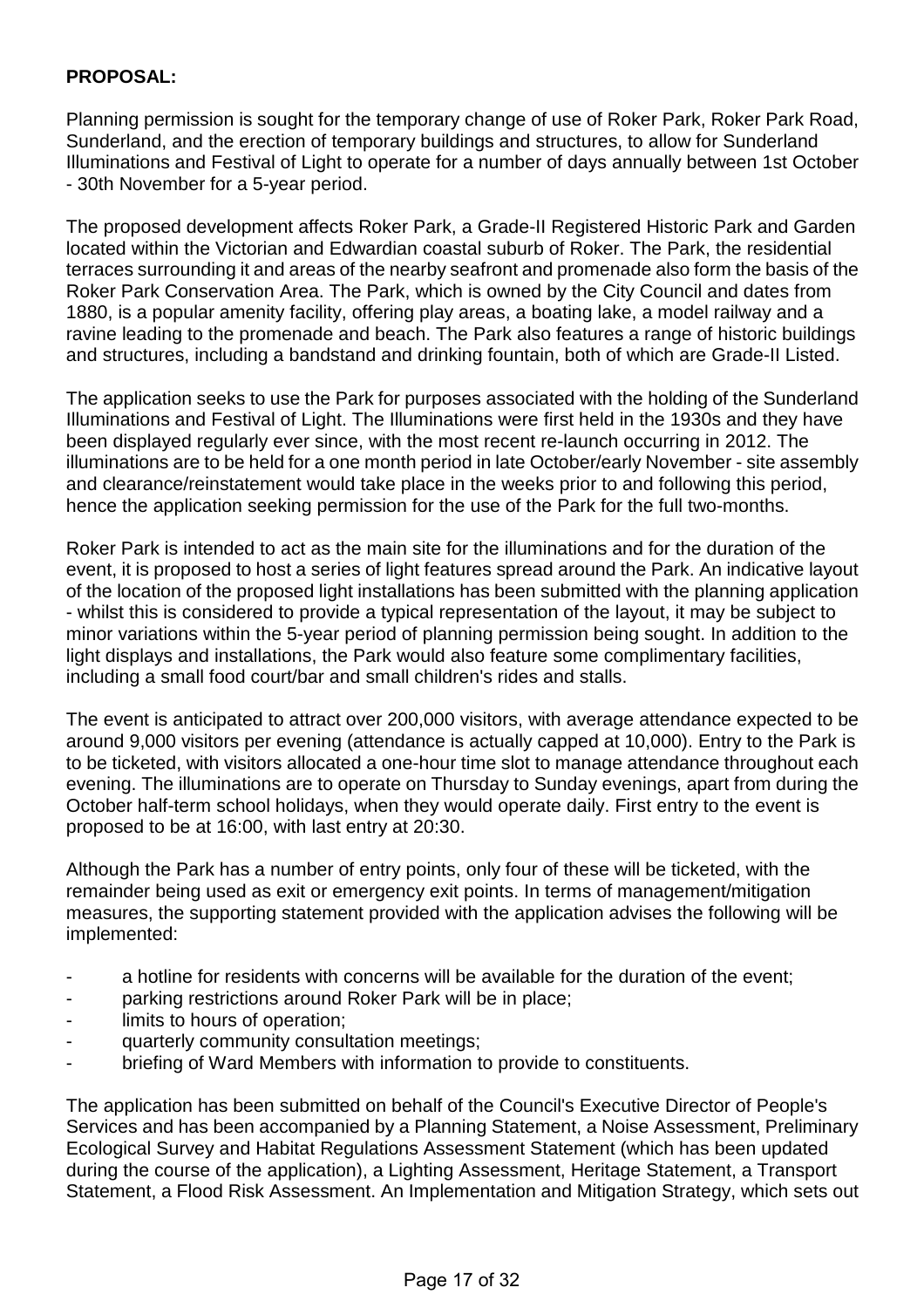the means by which the set-up and de-rig process will be managed to minimise disruption and damage to the Park, has also been submitted for consideration.

Members should note that a separate planning application (ref. 18/01347/LP3) for development associated with the illuminations at Cliff Park and the grassed area around Bede's Cross has also been submitted and is an item on this agenda.

# **TYPE OF PUBLICITY:**

Press Notice Advertised Site Notice Posted

#### **CONSULTEES:**

Natural England St Peters - Ward Councillors Consultation DC North Chair And Vice Chair Consultation Environmental Health Network Management Flood And Coastal Group Engineer English Heritage The Garden Trust Southern Area Command - Police NE Ambulance Service NHS Trust Fire Prevention Officer **Nexus** 

Final Date for Receipt of Representations: **29.08.2018**

#### **REPRESENTATIONS:**

Public consultation - a total of 3 no. representations have been submitted in response to public consultation, which in this case comprised the display of 10 no. notices around the perimeter of Roker Park and a notice published in the Sunderland Echo.

Two representations comprise objections to the application, with the following issues raised:

- Roker Park is not an appropriate size for the event and is within a residential area with existing parking problems;

- The illuminations are invasive and serve to restrict public access to the Park for weeks;
- The Park's grass takes a long while to recover after the event:
- Litter, noise and inconvenience for residents in the area are a 'nightmare';
- Parking is problematic during the event;

Anti-social behaviour occurs during the event and it attracts teenagers hanging around and drinking;

Noise is an issue during the event, particularly from running generators and playing of music;

The event should be held at The Rec (the Recreation Field at Seaburn), seafront and Cliffe Park as these are more suitable;

- Objector receives abuse from the public parking in his disabled parking bay;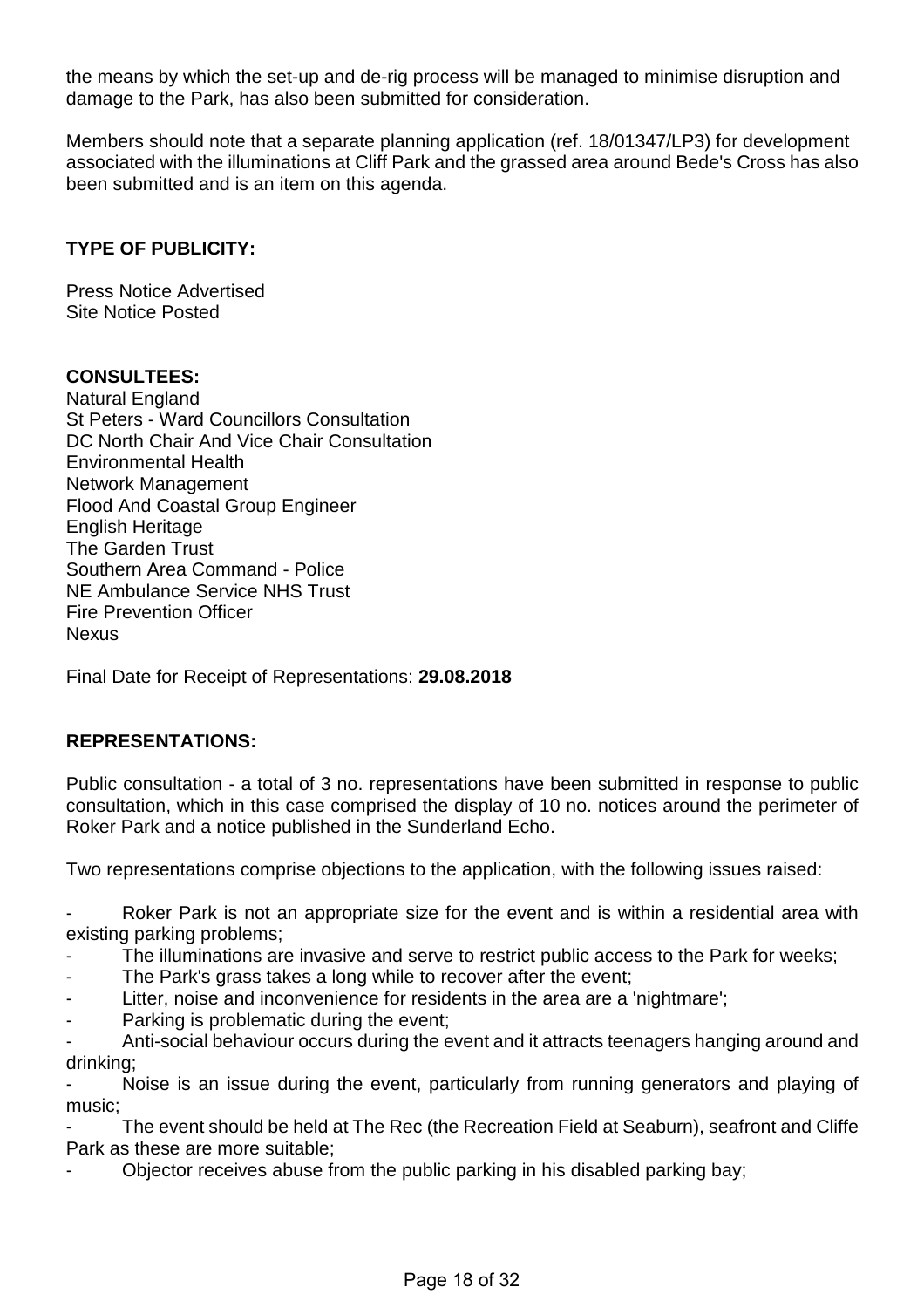The Park is in a Conservation Area but the Council uses it for whatever it likes and doesn't take notice of residents. The Council also only tends to the Park ahead of public events - it should be cared for and not abused;

The Council should give extra thought to the following measures - annual residents' passes; extra litter pickers and security staff; earlier cut-off time for music and preventing public access along Roker Park Terrace.

One representation expresses support for the application, with the illuminations viewed as being a longstanding tradition in the City. It is recognised that some minor nuisances occur during the event, but it is considered that effective management arrangements can ensure it is properly run.

Historic England - does not wish to offer any comments; advises that advice should be taken from the Council's built heritage specialists.

Natural England - no comments to make.

Northumbria Gardens Trust/The Gardens Trust (joint response) - supports the use of historic public parks for enjoyment and recreation and so the event is considered to be laudable and is welcomed. Concern was raised, however, in respect of the potential of the event to give rise to long-lasting damage to the park, particularly to its hard and soft landscaping, lighting standards and from the laying of any new electricity supply and cabling. Further information in respect of the measures to be put in place to mitigate or repair any damage caused by the event, and thus ensure the Park is returned to its former condition, has been requested.

In response to these comments, the applicant has supplied an 'Implementation and Mitigation Strategy', which provides additional detail in respect of set-up and de-rig procedures, public access arrangements and post-event clear-up measures, all of which are designed to minimise damage to the Park and ensure any damage which does occur is effectively rectified. The Strategy has been sent to the Northumbria Gardens Trust for their information and further comment, but at the time of writing this report, a response had not been forthcoming.

Tyne and Wear Fire and Rescue Service - no objections to the proposal.

Nexus - no objections to the application; recommends the Council (as organisers of the event) liaise with Nexus in respect of any temporary alterations to bus infrastructure in the area.

Council's Highways team - no objections to the proposals; it is noted that parking management and temporary traffic management arrangements will be in place for the duration of the event.

Council's Environmental Health team - has reviewed the information submitted in respect of noise and lighting. In terms of noise, it is noted that the Park is flanked by residential dwellings on most sides and these are considered to be the nearest noise sensitive receptors. The submitted noise assessment considers that the main noise source will be from people attending the event and following an assessment of prevailing noise conditions around the Park, it is concluded that provided fewer than 2000 people attend the event at any one time, noise is unlikely to result in a significant adverse impact on the amenity of the nearest dwellings. Given these conclusions, the Council's Environmental Health team has no objections to the proposal in relation to noise.

In respect of lighting, it is noted that the proposals will involve the display of illuminations of various types and wattages, with a range from less than 1 watt to the largest unit of 1200 watts. It is also noted that the submitted lighting assessment recommends that lighting is aimed in the downward direction to minimise spill - it is accepted, however, that this is not necessarily practicable in relation to an illumination display and it is therefore advised that the visual impact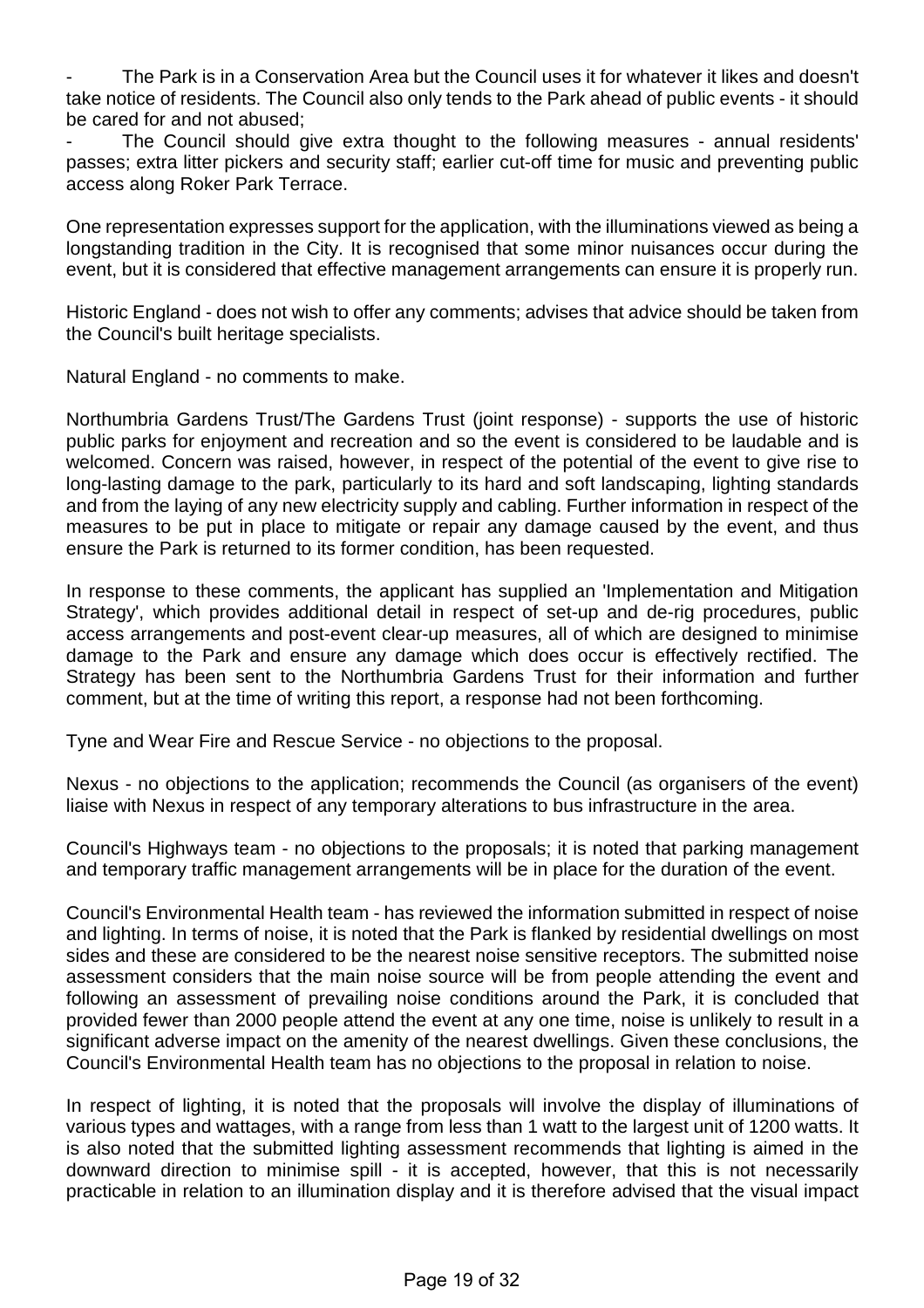mitigation measures recommended by section 9 of the assessment are incorporated into the design of the illumination scheme. The Council's Environmental Health team conclude that provided the lighting scheme is designed and managed in the manner recommended by the assessment, the effect of the lighting on the prevailing environment will be acceptable.

Council's Flood and Coastal team (in capacity as Lead Local Flood Authority) - confirms that the Flood Risk Assessment submitted with the application is satisfactory. It is, however, recommended that an emergency flood plan be submitted and approved prior to the illuminations being opened to the public.

Council's Built Heritage team - no objections to the proposals, recognising that all installations will be removed at the end of the event and any damaged areas made good. The submitted details are considered to adequately detail the implications of the proposals in relation to the significance of affected heritage assets (i.e. Roker Park and Conservation Area and the Listed buildings within the Park) and it is accepted that the proposals will encourage users and visitors to engage with the assets in a meaningful way.

Council's Natural Heritage team - comments awaited; it is anticipated that a consultation response will be received ahead of the Committee meeting.

# **POLICIES:**

In the Unitary Development Plan the site is subject to the following policies;

L 1 General provision of recreational and leisure facilities

L\_7\_Protection of recreational and amenity land

L 12 Promotion of the recreational and tourist potential of the coast and riverside

NA 26 Development / enhancement of Coastal & Seafront Zone for leisure and tourism; retention of open space.

B\_2\_Scale, massing layout and setting of new developments

B\_4\_Development within conservation areas

B 10 Development affecting the setting of listed buildings

B 18 Protecting the character/ setting of historic parks and gardens

CN\_19\_Development affecting designated / proposed SAC's, SPAs and RAMSAR Sites

CN\_20\_Developments affecting designated/proposed SSSI's

CN\_23\_Measures to conserve/ improve wildlife corridors

EC 8 Support for tourist and visitor attractions.

EN 1 Improvement of the environment

EN 5 Protecting sensitive areas from new noise/vibration generating developments

T\_14\_Accessibility of new developments, need to avoid congestion and safety problems arising

T\_22\_Parking standards in new developments

CN\_22\_Developments affecting protected wildlife species and habitats

# **COMMENTS:**

# CONSIDERATION OF APPLICATION

The National Planning Policy Framework (NPPF) provides the current Government's planning policy guidance and development plans must be produced, and planning applications determined, with regard to it. The NPPF sets out that the purpose of the planning system is to contribute positively to the achievement of 'sustainable development' which is defined as 'meeting the needs of the present without compromising the ability of future generations to meet their own needs'. The planning system has three overarching objectives - an economic objective, a social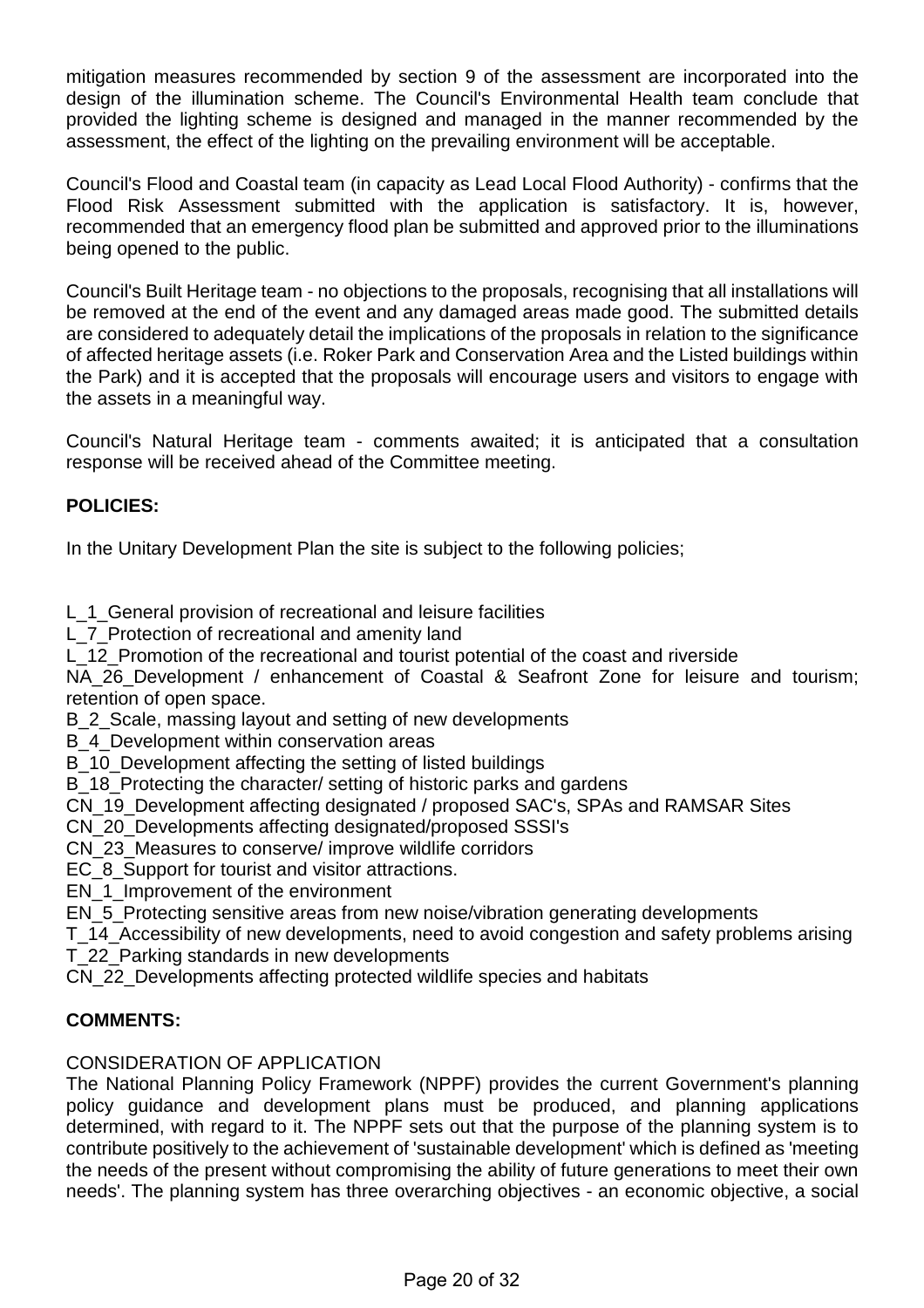objective and an environmental objective - and these are to be delivered through the preparation and implementation of plans and the applications of the policies within the NPPF.

In terms of the more detailed policies of the NPPF, of importance in considering the current application are those which seek to build a strong, competitive economy (within section 6), which seek to promote healthy and safe communities (within section 8), which promote sustainable transport (within section 9), which seek to meet the challenge of climate change, flooding and coastal change (within section 14) and which seek to conserve and enhance the natural and historic environments (within section 15 and 16).

The relevant guidance of the NPPF detailed above feeds into policies L1, L7, L12, NA26, B2, B4, B10, B18, CN19, CN20, CN22, CN23, EC8, EN1, EN5, EN12, T14 and T22 of the City Council's adopted Unitary Development Plan (1998). Despite its age, the UDP remains the Council's adopted development plan and the policies referred to within this report are considered to remain consistent with the NPPF's objectives.

As Members may be aware, the Council is also currently in the process of delivering a Core Strategy and Development Management Policies (CSDMP) document which, as part of a wider Local Development Framework, will serve to replace the current UDP. A draft of the CSDMP was published for consultation in September 2017 and following this process, it has been refined and a 'Publication' draft has recently been prepared and consulted upon. With regard to 'emerging' plans, paragraph 216 of the NPPF states that:

"From the day of publication, decision-takers may also give weight to relevant policies in emerging plans according to

- The stage of preparation of the emerging plan (the more advanced the preparation, the greater the weight that may be given)

- The extent to which there are unresolved objection to relevant policies (the less significant the unresolved objections, the greater the weight that may be given) and

- The degree of consistency of the relevant policies in the emerging plan to the policies in the Framework (the closer the policies in the emerging plan to the policies in the Framework, the greater the weight that may be given)"

In terms of the above advice, clearly the Draft Plan has been prepared after the publication of the NPPF and is considered to be consistent with it. The second round of consultation on the Publication draft of the CSDMP has, however, only expired recently and in light of their currently being unresolved objections to the draft CDSMP, it is considered that the weight that can be given to the draft CSDMP is limited to the extent that in considering the merits of the application in question, priority will be given to the aforementioned relevant policies within the Council's adopted Unitary Development Plan.

Also relevant to the determination of the current application are the Council's adopted Roker Park Conservation Area Character Appraisal and Management Strategy (CAMS) and adopted Seafront Regeneration Strategy.

With regard to the policy framework set out above, it is considered that the main issues to address in the determination of the application are as follows:

- 1. Principle of the development;
- 2. Impact on visual amenity and built heritage;
- 3. Impact on residential amenity;
- 4. Impact on highway and pedestrian safety;
- 5. Impact on ecology and biodiversity;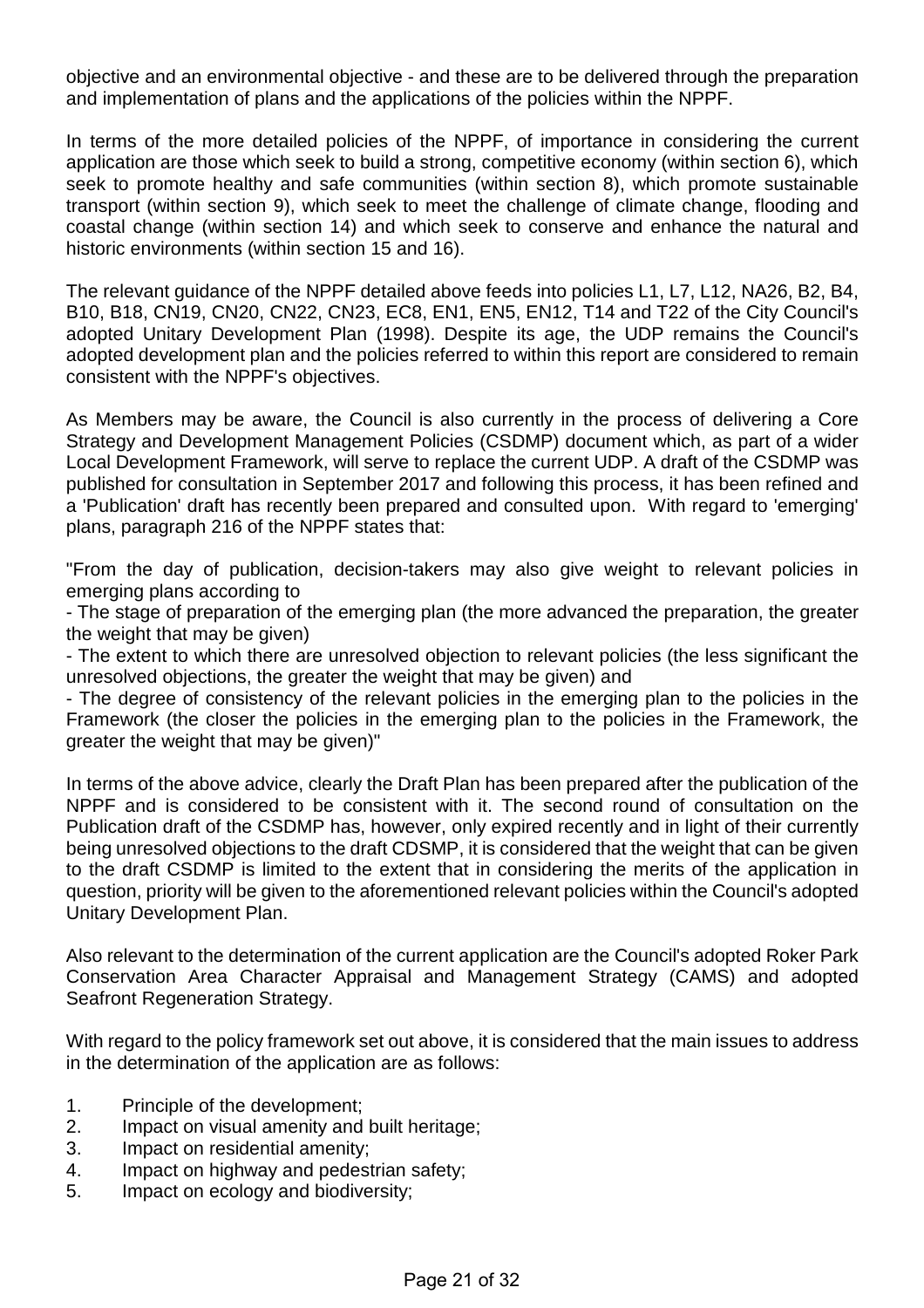# 1. Principle of development

Roker Park is identified as an area of existing public open space by the proposals map of the UDP and consequently, policies L1 and L7 of the UDP are of relevance. Policy L1 states that the Council will, amongst other objectives, seek to provide a high quality range of recreational, sporting, cultural and community facilities and retain existing parks and recreation grounds and maintain and upgrade facilities therein. Policy L7, meanwhile, states that land allocated for open space or outdoor recreation will be protected from development unless certain criteria are met.

In a similar vein, paragraph 97 of the NPPF sets out that existing open space, sports and recreational buildings and land should not be built on unless it is surplus to requirements, or it will be replaced by equivalent or better provision or is for alternative sports and recreation facilities.

Also of relevance in this case is policy L12 of the UDP, which sets out that the Council will promote the recreational and tourist potential of coast by, amongst other measures, encouraging development which provides for the needs of visitors without adversely affecting the environment and conservation requirements. Meanwhile, policy NA26 states that the seafront zone will be developed and enhanced to accommodate a range of indoor and outdoor facilities and leisure opportunities. It also states that the existing parks in the seafront zone, including Roker Park, will be further upgraded.

The aforementioned Seafront Regeneration Strategy acts as a guide for the regeneration of Seaburn and Roker and it exists to support the objective of the Council's Sunderland Strategy (2008 - 2025) which states that 'by 2025, Roker and Seaburn will have a key role in providing cultural tourism attractions'.

More broadly, policy EC8 of the UDP states that the Council will support the expansion of activities catering for tourists and other visitors by, amongst other measures, actively encouraging opportunities for new tourist initiatives, especially where they are near areas of visitor interest.

With reference to these relevant local and national planning policies, it is considered that the proposed development will not conflict with the policies which seek to protect Roker Park, in its role as a valuable area of public open space, insofar as the proposals will not restrict or diminish public access to the Park and will not affect the ability of the public to enjoy the Park. Rather, it is considered that the proposals will utilise and complement the Park and add to its recreational and cultural value and role as a visitor attraction for the duration of the event.

Moreover, it is considered that the proposed development will support the objectives of the UDP policies and Seafront Regeneration Strategy which seek to develop the seafront zone as a place of recreational and tourist potential, insofar as it will support the delivery of a popular event which is anticipated to be well-attended by City residents and visitors alike.

Given the above, it is considered that the proposed development will not conflict with the land-use policy objectives relevant to Roker Park and will support the policies which seek to maximise the tourist and recreational potential of the seafront zone. The proposal is therefore considered to satisfy the objectives of UDP policies L1, L7, L12 and NA27 of the UDP and the Council's Seafront Regeneration Strategy. The principle of the development is therefore considered to be acceptable.

2. Impact of development on visual amenity and built heritage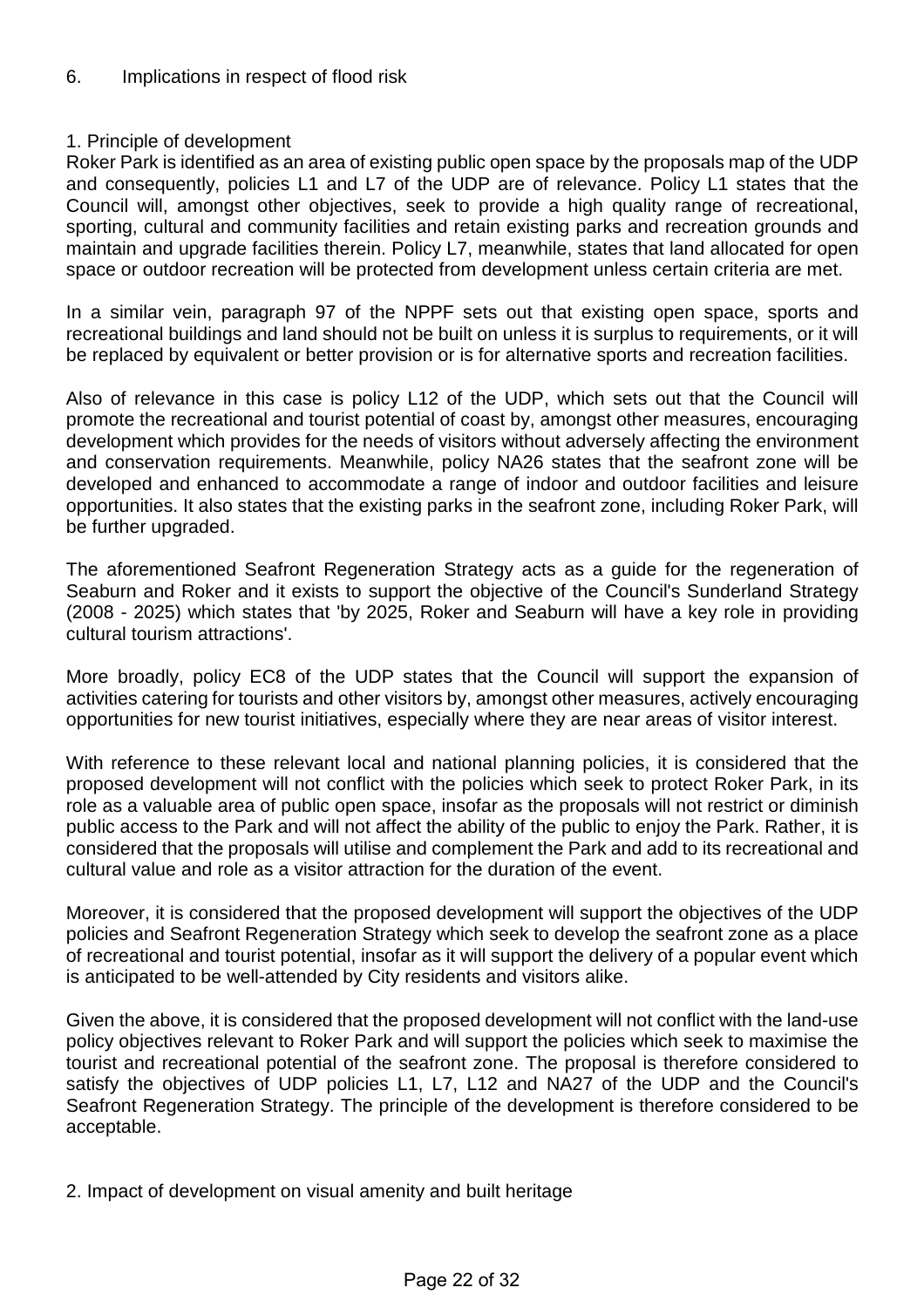Policy B2 of the Council's UDP seeks to ensure that development proposals respect visual amenity and deliver an appropriate standard of design. Policy B4, meanwhile, seeks to ensure that development proposals respect and enhance the character or appearance of Conservation Areas, whilst policy B10 states that the Council will expect development proposals in the vicinity of Listed buildings to not adversely affect their character or setting. Also relevant is policy B18, which states that the character and setting of historic parks and gardens will be protected from adverse impact by development.

On a national level, paragraphs 193-196 of the NPPF require consideration of the impact of a development proposal on a built heritage asset (including Grade-II Registered Historic Parks or Gardens) to be informed by an understanding of the significance of the asset. Priority should be given to the conservation of heritage assets; where any harm or loss to significance will occur, it will require clear and convincing justification, with substantial harm or total loss only acceptable where this will deliver substantial public benefits which outweigh the harm or loss. Any less than substantial harm should be weighed against the public benefits of the proposal including, where appropriate, securing its optimum viable use.

Paragraph 200, meanwhile, states that Local Planning Authorities should look for opportunities for new development within Conservation Areas and within the setting of heritage assets to enhance or better reveal their significance - proposals which preserve those elements of the setting that make a positive contribution to the asset (or better reveal its significance) should be treated favourably.

The Roker Park Conservation Area CAMS also recognises the contribution the Park makes to the overall character and appearance of the Conservation Area and Management Objective 2 and Proposals 2 and 2a therein set out that the Council will seek to manage and enhance the special historic interest of the Park and explore ways in which it can be improved.

The Heritage Statement submitted with the application explains that the significance of Roker Park is underpinned by its role in developing Roker as an affluent coastal suburb and its contribution to shaping the growth and layout of Roker and catalysing the development of the wider seafront and the neighbouring resort of Seaburn. It is also a fine example of a Victorian park and is one of only two 19th century parks in Sunderland. The Statement goes on to suggest that the proposals will not harm the Park's historic layout, landscape or architectural detailing and will actively encourage more people to use the Park, to the benefit of its long-term future. In conclusion, it argues that no substantial harm will be caused to the significance of the heritage assets affected by the proposals.

As set out in the 'Representations' section of this report, both the Council's Built Heritage team and Historic England have no objections to the proposals and consider that the development will not result in any harm being caused to the heritage significance of Roker Park, the Roker Park Conservation Area and the setting of the Listed structures within the Park. The proposals are therefore considered to comply with the requirements of the relevant UDP and NPPF policies as outlined in respect of these matters.

However, as noted earlier, the Northumbria Gardens Trust are currently reviewing the Implementation and Mitigation Strategy prepared and submitted to address their concerns in respect of potential damage to the Park caused by the holding of the event. It is anticipated that further comments from the Northumbria Gardens Trust will be received ahead of the Committee meeting and details will be provided to Members ahead of the meeting via a supplementary report.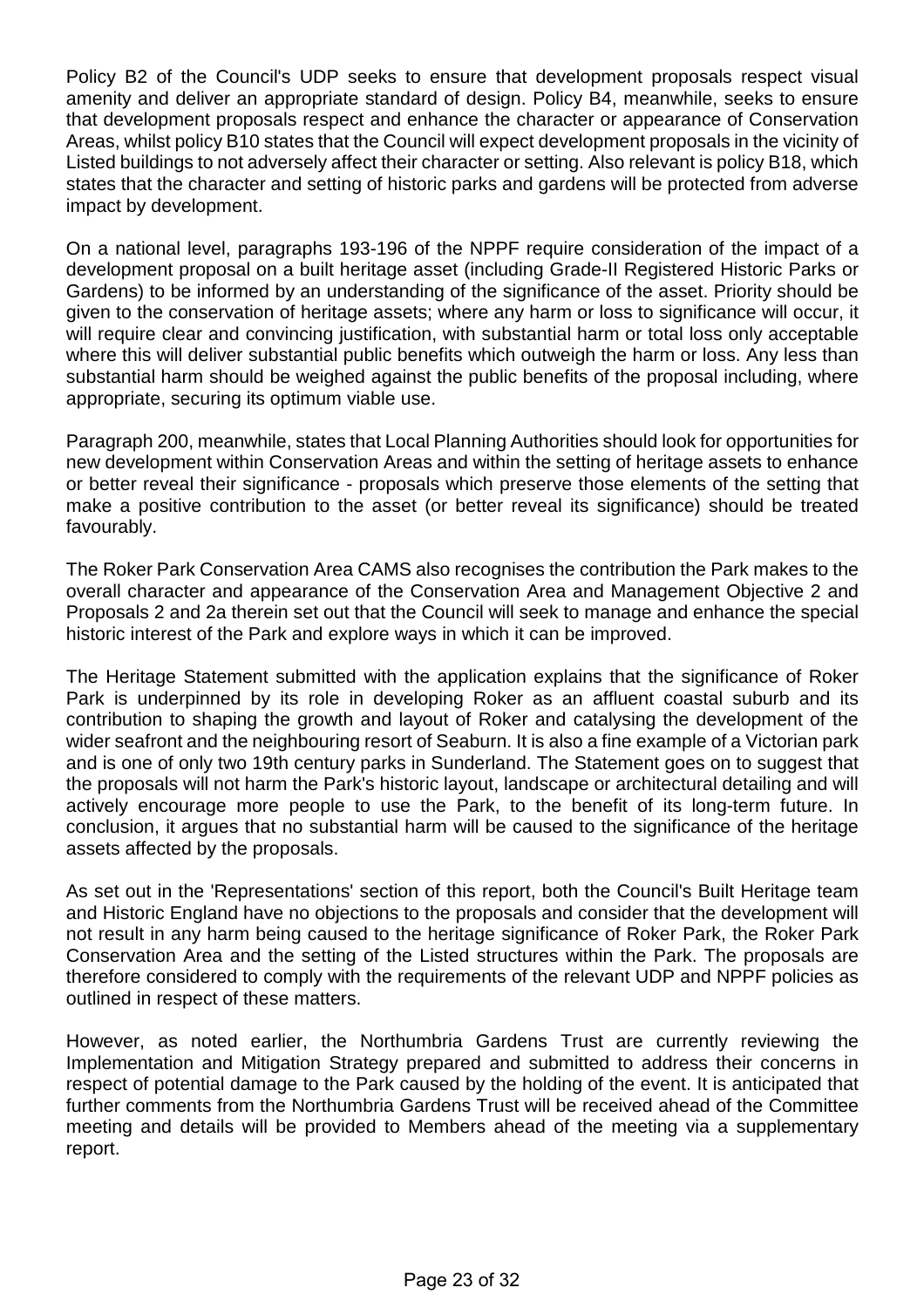3. Impact of development on residential amenity

Aforementioned policy B2 of the Council's UDP also requires new development proposals to respect the amenity of existing residential properties, whilst policy EN1 seeks to minimise all forms of pollution. Policy EN5, meanwhile, requires consideration to be given to the potential for the amenity of sensitive properties to be affected by noise from development proposals - where a noise issue is likely, the Council will require an assessment of the nature and extent of likely problems and the incorporation of mitigation measures into the design of the development.

Paragraph 180 of the NPPF also requires Local Planning Authorities to consider noise as an amenity issue and it states that planning decisions should aim to avoid noise from giving rise to a significant adverse impact on health and quality of life as a result of new development. Paragraph 180 also states that planning decisions should seek to limit the impact of light pollution from artificial light on local amenity, intrinsically dark landscapes and nature conservation.

As noted previously, Roker Park is faced by residential terraces on a number of sides and they are separated from the Park's boundaries by intervening roads. Given this arrangement, it is considered that the proposed temporary structures and light installations within the Park will not result in the development affecting the outlook from the terraces or appearing as visually intrusive.

The application has been accompanied by noise and lighting assessments, both of which have been assessed carefully by the Council's Environmental Health team. As set out in the 'Representations' section of this report, the Environmental Health team consider that the reports provide appropriate appraisals of the potential impacts of noise and lighting on the amenity of nearby residential properties.

With regard to noise, it has been concluded that providing no more than 2000 people are present in the Park at any one time, the amenity of dwellings will not be adversely affected by the holding of the event and to this end, it is observed that the Planning Statement submitted with the application confirms that the capacity of the Park will not exceed this figure at any time during the evenings on which the event will be held. The event is also proposed to cease at 21:30 each day, ensuring any noise from visitors attending the event will cease at a reasonable hour. As such, and whilst objectors to the development have raised concerns regarding noise and disturbance, the Council's Environmental Health team are satisfied that the proposals will not have a significant adverse impact on the amenity of the area as a result of noise.

With regard to lighting, the Council's Environmental Health team have recommended that the mitigation measures set out in the assessment submitted with the application are incorporated into the lighting scheme. The recommended measures include using luminaires with good optical control, no light being directly emitted above the horizontal, limiting the level of luminance to that reasonably required, careful siting and aiming of the lights and the incorporation of optical control and adaptive lighting strategy. It is considered that a requirement to adopt these measures could be secured via a condition and it is recommended that Members impose a condition to this effect in the event they are minded to grant consent for the development.

Residents in the area have, in response to consultation, also raised concerns regarding anti-social behaviour, parking issues and litter. It is considered, however, that any issues which arise in respect of these matters can be adequately addressed by the proposed event management measures, the staff tasked with on-site managing of the event and, where appropriate, agencies such as the police.

Clearly, given its temporary nature, the development will only affect the amenity of residents in the vicinity of the Park on the limited number of days on which the event will be held each year. Nevertheless, full consideration has been given to the residential amenity implications of the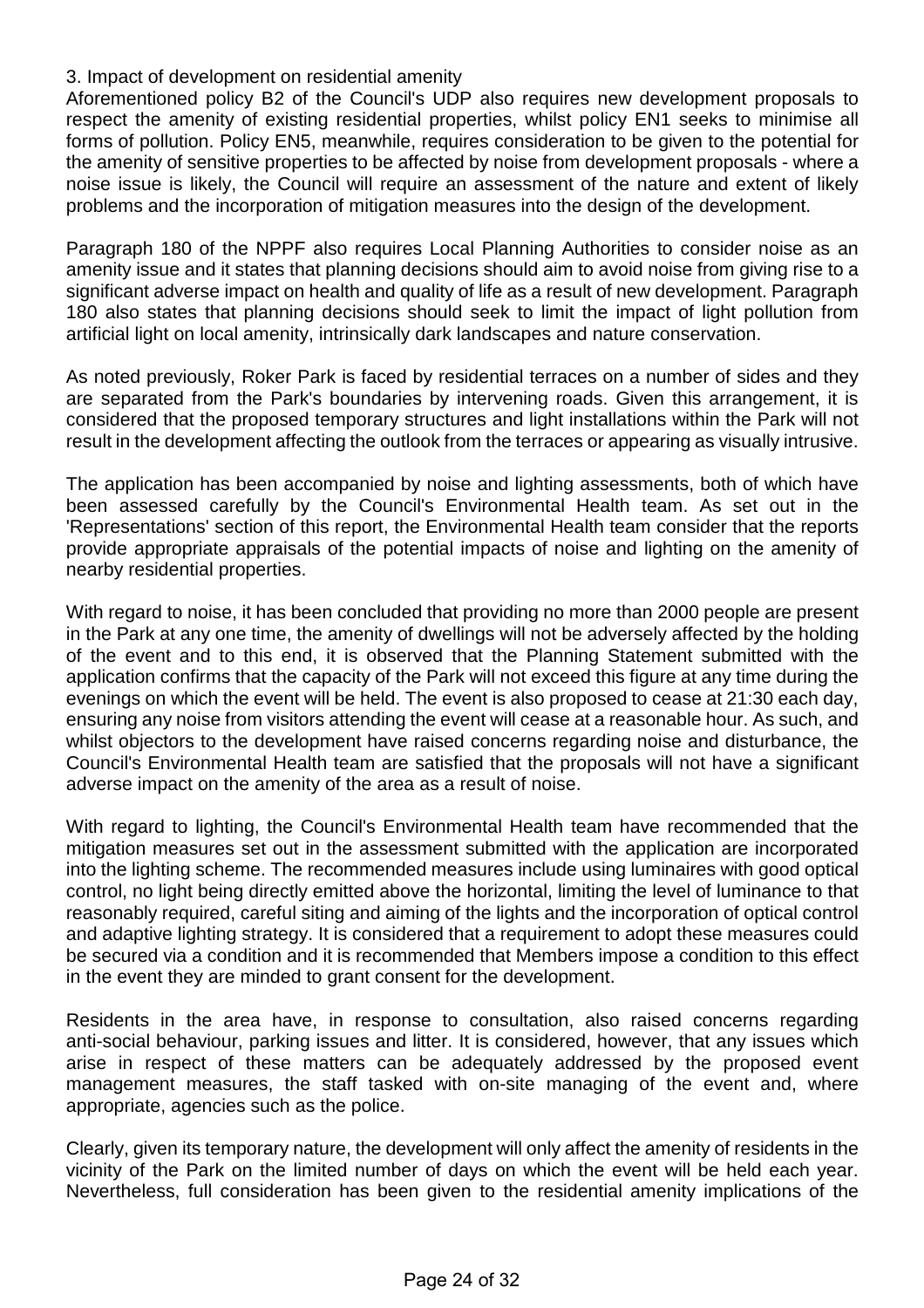development and with reference to the above comments in relation to noise and light pollution, it has been found that the development will not unacceptably affect the amenity of residents for the duration of each event. The proposals are therefore considered to comply with the objectives of the NPPF and policies B2, EN1 and EN5 of the UDP.

4. Impact of the development on highway and pedestrian safety

Paragraph 109 of the NPPF advises that development should only be refused on transport grounds where there would be an unacceptable impact on highway safety or the residual cumulative impacts on the road network would be severe.

On a local level, policy T14 of the UDP requires new development proposals to be accessible, to not cause traffic congestion or highway safety problems on existing roads, make appropriate access for the safe access and egress of vehicles and pedestrians and to indicate how parking requirements will be accommodated. Policy T22 seeks to ensure that development proposals are afforded an appropriate level of dedicated car parking.

A Transport Statement has been provided with the application and it reviews the proposed traffic arrangements and parking provision, the impact of the event on the existing infrastructure and access to the site via sustainable methods.

The Statement outlines that existing parking facilities, including the car park at Morrisons Supermarket and along Roker Promenade, is adequate to manage existing tourism levels to the area. It goes on to outline the parking restrictions that will be enforced by Sunderland Council from Thursday-Sunday (4:30pm to 9pm) and all week during the October school holidays, to avoid excess parking near the site. Sunderland City Council will also provide stewards to control access to the restricted areas. Existing bus routes will be accommodated through the traffic management zones, allowing visitors to use more sustainable park and ride schemes.

The Statement concludes that Sunderland seafront is well equipped to manage large scale events such as the illuminations and the Sunderland Air Show. It goes on to state that it has been demonstrated that the event will not produce an adverse effect on the surrounding road network and the parking restrictions will provide adequate relief to the local residents.

As set out in the 'Representations' section of this report, the Council's Highways team has raised no objections to the development, being satisfied that effective parking and traffic management arrangements will be in place for the duration of the event each year. On this basis, it is considered that the proposals will not have an unacceptable impact on highway safety, in accordance with the objectives of the NPPF and policies T14 and T22 of the UDP.

5. Implications of development in respect of ecology and biodiversity

Section 15 of the NPPF sets out a general strategy for the conservation and enhancement of the natural environment and at paragraph 175 it advises that planning permission should be refused for development which has significant harm on biodiversity. On a local level, policy CN19 of the UDP states that Special Areas of Conservation, Special Protection Areas and Ramsar Sites will be conserved and development affecting such sites will only be allowed if it would not adversely affect the nature conservation interest of the site either directly or indirectly or clear overriding public interest for the development exists. Policy CN20, meanwhile, seeks to prevent unacceptable harm being caused to Sites of Special Scientific Interest (SSSIs), whilst policy CN22 sets out that development proposals must not adversely affect species protected by law. Policy CN23, meanwhile, seeks to conserve and enhance the wildlife corridors identified on the UDP proposals map.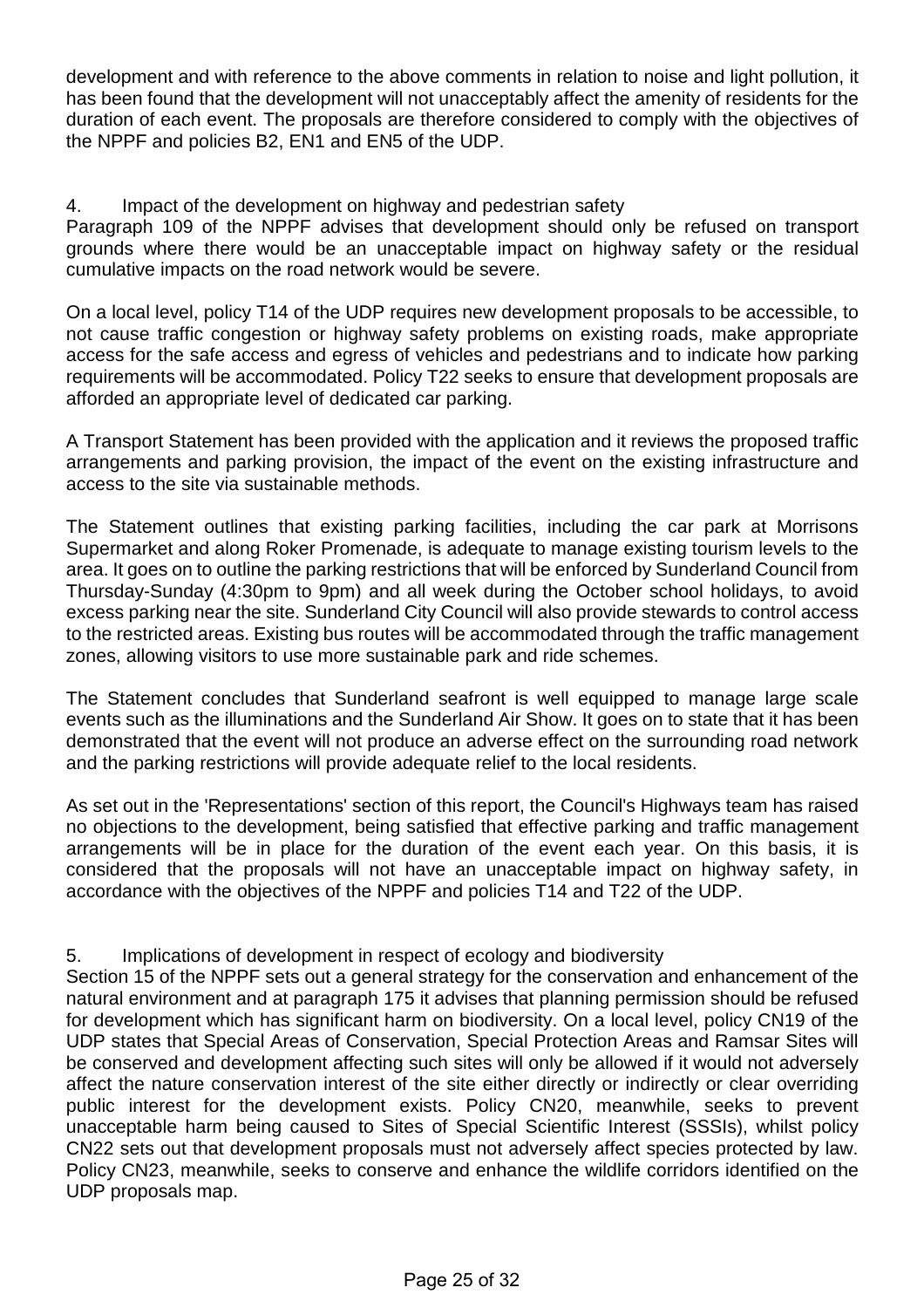Also relevant with regard to ecology in the United Kingdom are the terms of the EU Council Directive 79/409/EEC on the Conservation of Wild Birds (the Birds Directive) and the EU Council Directive 92/42/EEC on the conservation of natural habitats and wild flora and fauna (the Habitats Directive). These are implemented in the UK through the Conservation Regulations, which provide for the protection of areas of European importance for wildlife, in the form of Special Areas of Conservation (SACs) designated under the Habitats Directive, and Special Protection Areas (SPAs) designated under the Birds Directive. Collectively, these are termed 'European' sites, and overall network of European sites is termed Natura 2000. It is an offence under the legislation and regulations to carry out an act which may damage a qualifying species or habitat for which the site is designated.

A Habitat Regulation Assessment (HRA) is the mechanism to be implemented to ensure the above legislation is complied with and determines whether a plan or project would adversely affect the integrity of any European site in terms of its conservation objectives. Where adverse effects are identified alternative solutions should be identified and the plan or project modified to avoid any adverse effects. The Local Planning Authority, as the Competent Authority, can adopt the plan or approve the project only after having ascertained that it will not adversely affect the integrity of a European Site.

The planning application has been accompanied by a Preliminary Ecological Risk Assessment, which considers the potential implications of the proposals in respect of the ecological value of Roker Park itself, and a Habitats Regulations Assessment (HRA) Statement, which considers whether the development proposals will have likely significant effects on the Northumbria Coast Ramsar and Special Protection Area and the Durham Coast SSSI. The HRA is designed to inform an 'Appropriate Assessment' of likely effects by the Competent Authority, which in this case is the City Council in its capacity as Local Planning Authority.

In terms of the Park itself, the Risk Assessment concludes that whilst the Park may afford roosting and foraging opportunities for bats, nesting opportunities for birds and foraging and shelter for hedgehogs, given the time of year in which the event will take place and the nightly closing time of 21:30, it is unlikely that the development will affect any of these species.

The HRA Statement, meanwhile, concludes that the illuminations event as a whole (i.e. not just the elements affecting Roker Park) is likely to have significant effects on the SPA birds foraging along the coastline and the qualifying habitats of the SSSI. The attractions proposed at Cliff Park are considered as being the most likely to have an impact given its proximity to the overlapping Ramsar and SPA sites, although increased litter will have a general impact across all sites and can be blown by the wind along the coast.

In terms of considering each potential impact, it has been taken into account that the coastline already sees significant levels of disturbance in the areas around the illuminations; the temporary nature of the attractions; the timing of the illuminations outside the main wintering period: the fact that the illuminations will take place in hours of darkness; and that low tide corresponds with only 50% of the event, further reducing the risk of birds foraging on Parson's Rocks. The following conclusions were consequently reached:

- Noise pollution Likely significant effect;
- Disturbance of foraging coastal birds by visitor pressures No likely significant effect;
- Disturbance to birds via light pollution No likely significant effect;
- Damage to qualifying habitats Likely significant effect;
- Increased urban edge effect, including littering Likely significant effect;
- Visual disturbance to foraging birds No likely significant effect;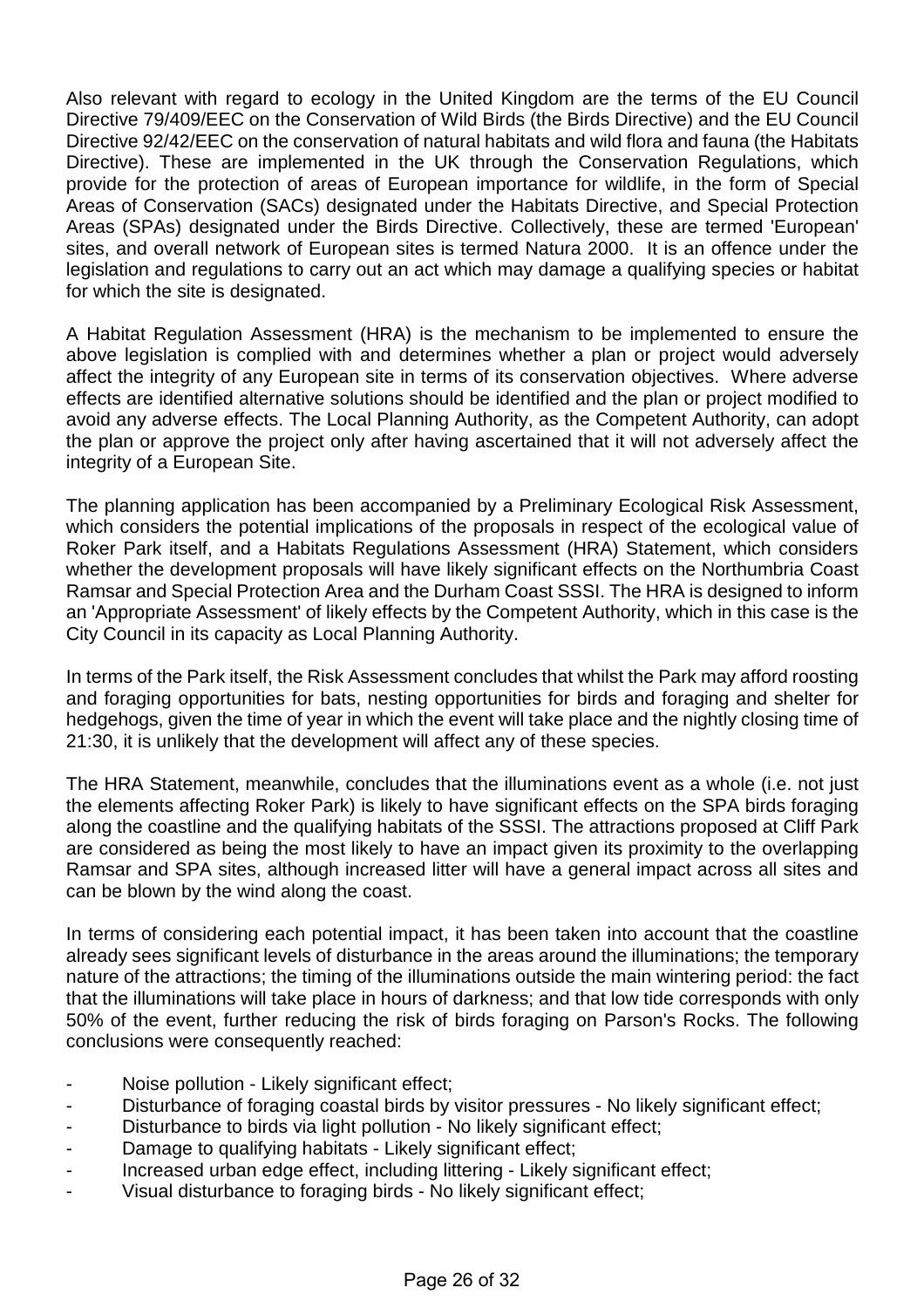The HRA Statement does, however, consider that the effects of the development can be limited by incorporating appropriate mitigation measures. In order to reduce the significant effects identified above to suitable levels, the HRA Statement proposes a series of such measures, including:

- 'Soft starts' for rides and attractions to reduce the likelihood of birds being shocked;

Construction works to halt in the event freezing temperatures occur, as birds are most vulnerable during cold and severe weather conditions;

The adoption of pollution prevention protocols, with emergency spill kits available at each park;

- Sufficient numbers of bins to be provided in each park;
- Staff employed to undertake litter picking for the duration of the event;

The HRA Statement also recommends ongoing monitoring of the impacts of the event to determine whether any impacts not anticipated by the Assessment occur. If monitored during the first year, mitigating measures can be altered where necessary in the following years to provide improved solutions for protecting the integrity of the designated sites and their features. Monitoring measures could include increased warden presence along the coastline before, during and after the event; record-keeping of all accidental spillages and other forms of pollution and monitoring of litter management to determine if the measures put in place are adequate.

An Appropriate Assessment of the likely effects of the proposals on the coastal sites is still being prepared by the Council's Natural Heritage team - the Natural Heritage team have, however, verbally indicated that the mitigation measures set out by the HRA Statement will ensure that the development proposals are unlikely to have a significant effect on the European-protected sites. It is also noted that Natural England has no objections to the development in respect of the coastal sites. As such, it is anticipated that the proposals will be found acceptable in respect of their effect on the protected coastal habitats and species.

With regard to the above comments, it can be concluded that the development will not unacceptably affect the ecological value of Roker Park. Whilst it is anticipated that the proposals will be found acceptable in relation to the European-level protected coastal sites and habitats, an HRA 'Appropriate Assessment' from the Council's Natural Heritage team is awaited. Details of the 'Appropriate Assessment', together with concluding comments in respect of matters relating to ecology and biodiversity, will be provided to Members in a supplementary report ahead of the Committee meeting.

# 5. Implications of development in respect of flooding/drainage

Paragraph 163 of the NPPF states that when determining planning applications, Local Planning Authorities should ensure flood risk is not increased elsewhere and should only consider development to be appropriate in flood-risk areas where certain criteria are satisfied. Meanwhile, policy EN12 of the UDP states that in assessing development proposals, the Council will seek to ensure that the proposal will not materially impede the flow of flood water, or increase the number of people of properties at risk of flooding.

As Members may be aware, the City Council is now the Lead Local Flood Authority (LLFA) in respect of major development proposals, with responsibility for matters pertaining to the management of surface water.

The application has been accompanied by a Flood Risk Assessment (FRA) which concludes that the development site is located within Flood Zone 1 (at lowest risk of flooding), with negligible risk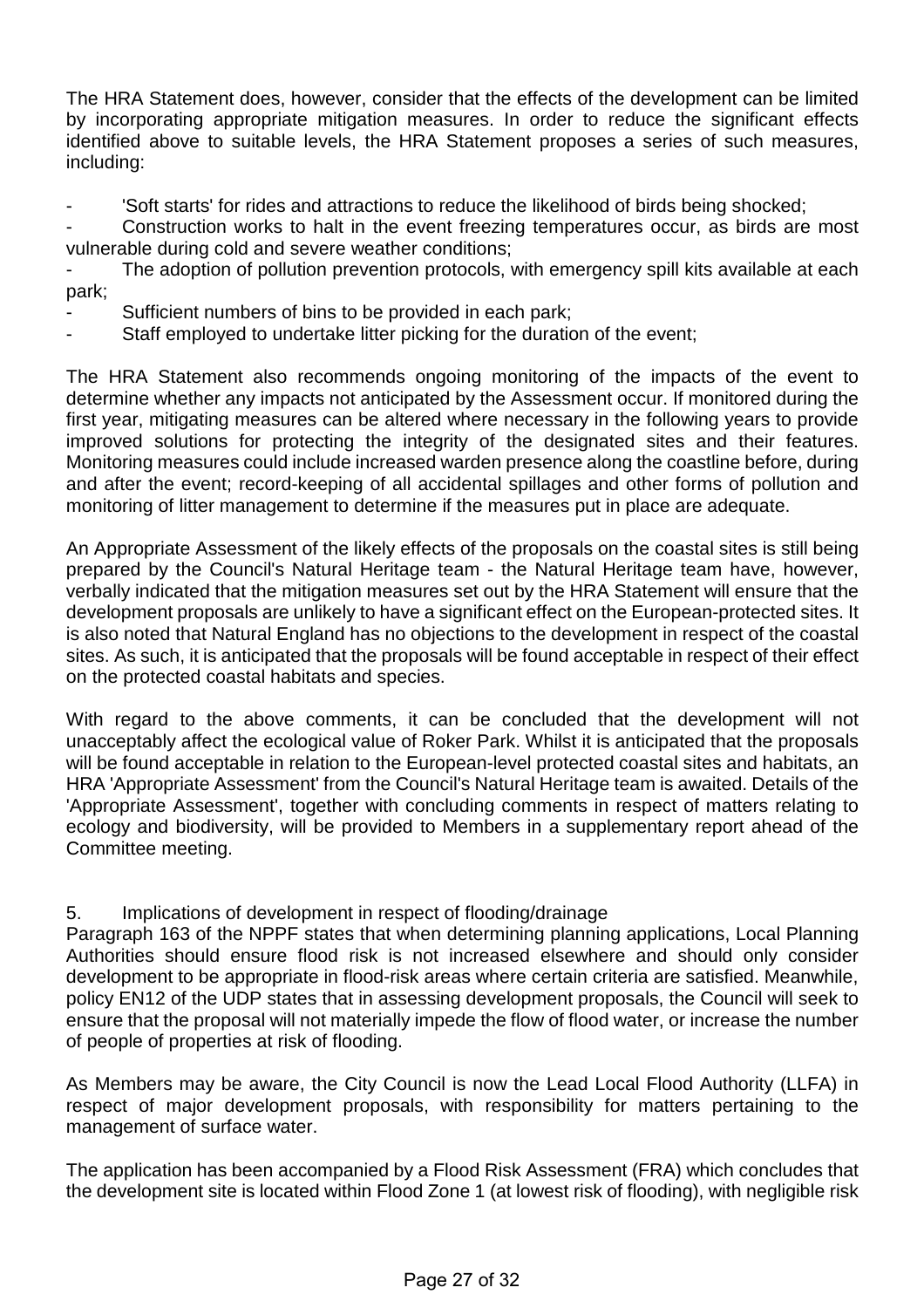of fluvial and coastal/tidal flooding. Some parts of the Park are at risk from some pluvial/surface water flooding. Given the nature of the proposals (i.e. a temporary use of Roker Park), it is not considered necessary or practical to provide a formal drainage strategy for the site and run-off during the event will be allowed to drain to the ground to replicate the existing situation. The FRA recommends the on-going monitoring of ground and weather conditions and steps taken to control or limit crowd numbers should overland flow be a concern. It is also advised that mobile structures be anchored to reduce the risk of floating debris. Providing such mitigation measures are implemented, the FRA concludes that the risk of flooding to, and from, the site will be minimal.

The Council's Flood and Coastal Team has considered the application details and has confirmed that the proposals are acceptable in relation to flood risk, provided that an emergency flood plan is submitted for approval. The applicant is in the process of preparing such a plan for the approval of the Flood and Coastal team ahead of the Committee meeting; it is anticipated that a plan will have been prepared and considered ahead of the meeting and an update on the situation in respect of this matter will then be provided at the meeting.

Subject to a satisfactory emergency flood plan being submitted and approved, it is considered that the development will be acceptable in relation to flood risk, in accordance with the objectives of policy EN12 and paragraph 163 of the NPPF.

## **CONCLUSION**

For the reasons set out above, it is considered that the proposals are acceptable in principle and that the implications of the proposals in relation to their impact on the heritage significance of the Roker Park Conservation Area and the setting of the Listed structures within the Park is also acceptable. The proposals have also been found to be acceptable in relation to residential amenity, highway safety and their impact on the ecology value of Roker Park.

The proposals are therefore considered to accord with the requirements of policies L1, L7, L12, NA26, B2, B4, B10, B18, EC8, EN1, EN5, T14 and T22 of the UDP and the relevant policies of the NPPF.

Consideration is, however, still being given to the implications of the proposals in respect of their effect on the fabric of Roker Park and the measures proposed to mitigate such impacts and the implications of flood risk at the site, in particular an emergency flood plan. The potential impacts of the development on the European-protected habitats and species of the adjacent coast are also still being assessed. To this end, further information and consultation responses are awaited in relation to these matters. It is anticipated that the outstanding information and consultation responses will be received ahead of the Committee meeting and an update on the situation will be provided via a Supplementary Report in advance of the meeting. The Supplementary Report will also provide details of a recommended decision and a final list of recommended conditions.

EQUALITY ACT 2010 - 149 PUBLIC SECTOR EQUALITY DUTY During the detailed consideration of this application/proposal an equality impact assessment has been undertaken which demonstrates that due regard has been given to the duties placed on the LPA's as required by the aforementioned Act. As part of the assessment of the application/proposal due regard has been given to the following relevant protected characteristics:-

- o age;
- o disability;
- o gender reassignment;
- o pregnancy and maternity;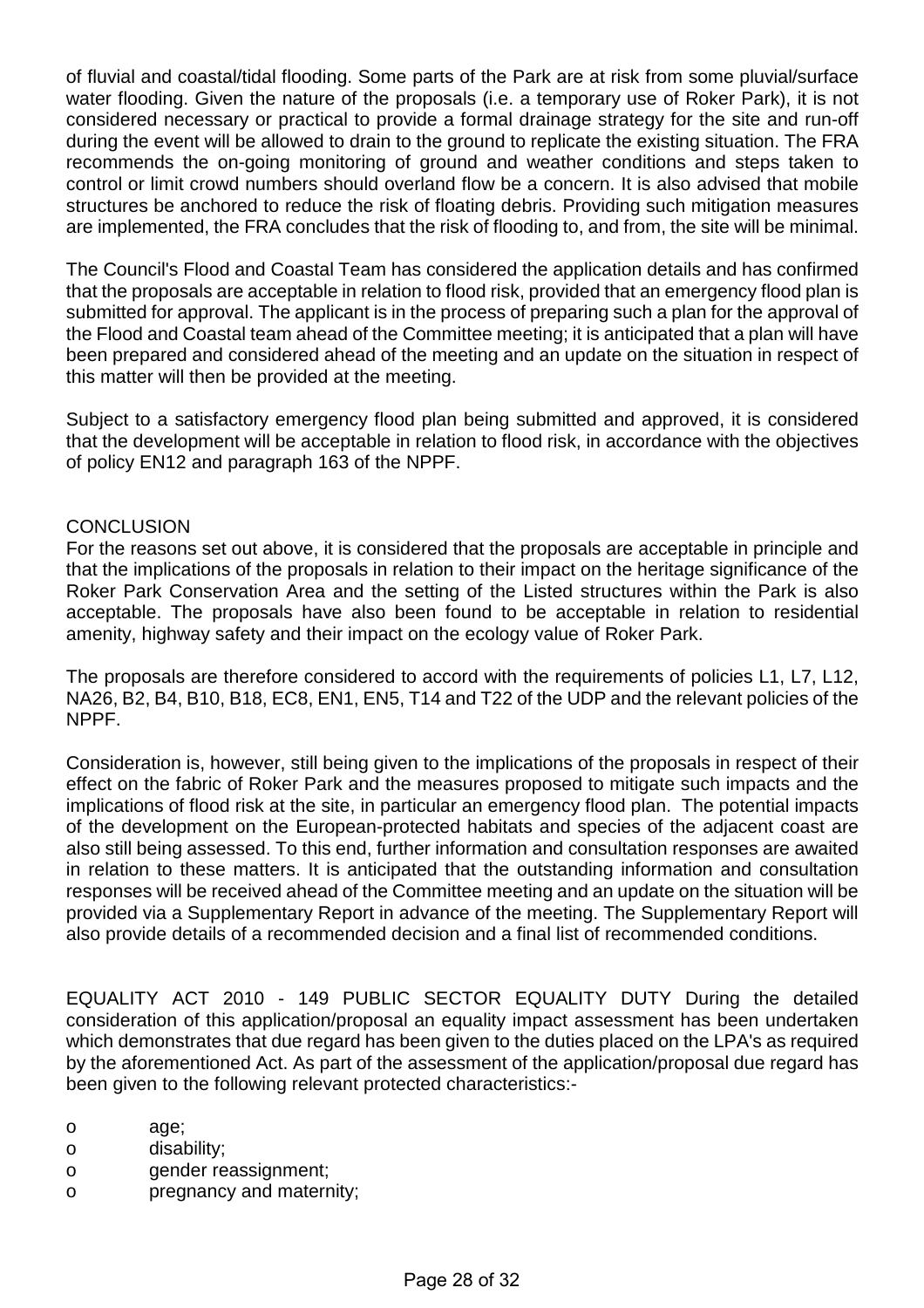- o race;
- o religion or belief;
- o sex;
- o sexual orientation.

The LPA is committed to (a) eliminating discrimination, harassment, victimisation and any other conduct that is prohibited by or under the Equality Act 2010; (b) advance equality of opportunity between persons who share a relevant protected characteristic and persons who do not share it; (c) foster good relations between persons who share a relevant protected characteristic and persons who do not share it.

In addition, the LPA, in the assessment of this application/proposal has given due regard to the need to advance equality of opportunity between persons who share a relevant protected characteristic and persons who do not share it. This approach involves (a) removing or minimising disadvantages suffered by persons who share a relevant protected characteristic that are connected to that characteristic; (b) take steps to meet the needs of persons who share a relevant protected characteristic that are different from the needs of persons who do not share it; (c) encourage persons who share a relevant protected characteristic to participate in public life or in any other activity in which participation by such persons is disproportionately low.

The LPA has taken reasonable and proportionate steps to meet the needs of disabled persons that are different from the needs of persons who are not disabled include, in particular, steps to take account of disabled persons' disabilities, as part of this planning application/proposal.

Due regard has been given to the need to foster good relations between persons who share a relevant protected characteristic and persons who do not share it involves. Particular consideration has been given to the need to'

- (a) tackle prejudice, and
- (b) promote understanding.

Finally, the LPA recognise that compliance with the duties in this section may involve treating some persons more favourably than others; but that is not to be taken as permitting conduct that would otherwise be prohibited by or under this Act.

**RECOMMENDATION** - Minded to Grant Consent under Regulation 3 of the Town and Country Planning General Regulations 1992 (as amended), subject to receipt of comments from the Northumbria Gardens Trust and the Council's Natural Heritage and Flood and Coastal teams and subject to the following draft conditions:

# **Conditions:**

 1 The temporary use of the land and associated erection of light displays and other temporary buildings and structures is hereby approved for a limited two-month period between the dates of 1st October and 30th November each year until 30th November 2023. The illuminations event cannot operate and be open to the public for more than 31 days within this two month period each year and no setting-up and de-rigging activities can take place outside of this two month period each year. In all instances, the Park shall be reinstated to its former condition within 14 working days of the cessation of the illuminations event. The limited operating period is considered necessary in order to achieve a satisfactory form of development in respect of the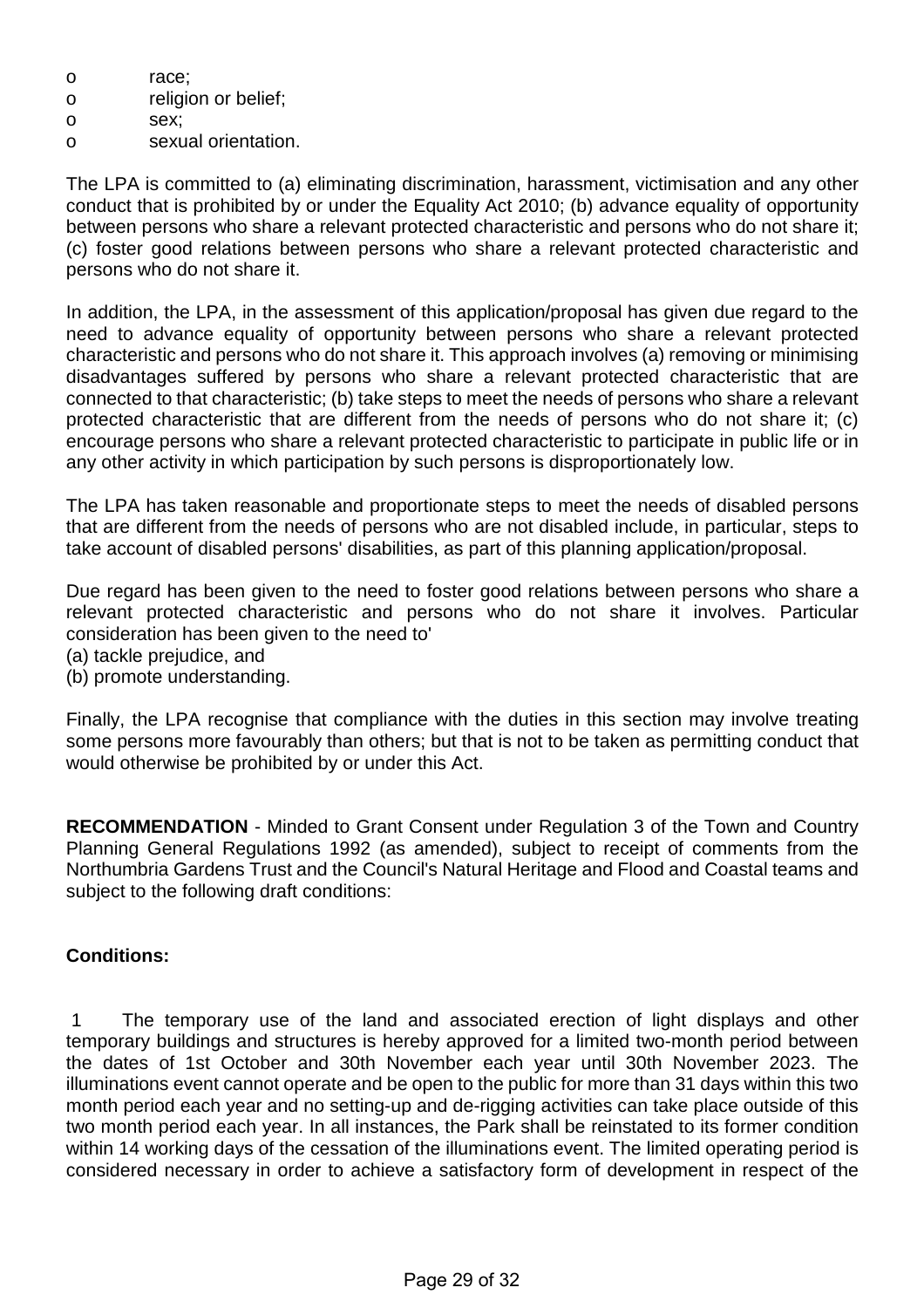amenity of the area and in relation to the ecological impacts of the development and to comply with policies B2 and CN19 of the UDP and the objectives of the NPPF.

 2 The development hereby granted permission shall be carried out in full accordance with the following approved plans:

The site location plan received 30.07.2018;

In order to ensure that the completed development accords with the scheme approved and to comply with policy B2 of the adopted Unitary Development Plan.

 3 No members of the public shall be allowed entry to Roker Park in order to attend the illuminations event after 20:30 each day. The Park shall then be closed to members of the public, all illuminations and rides switched off and all other ancillary facilities cease to operate by no later than 21:30 each day. These hours of opening are considered necessary in order to achieve a satisfactory form of development in respect of the amenity of the area and in relation to the ecological impacts of the development and to comply with policies EN1, EN5, B2 and CN19 of the UDP and the objectives of the NPPF.

 4 The lighting displays hereby approved shall be designed, installed and managed in accordance with the recommendations set out in section 9 of the 'Lighting Impact Assessment Report' by Stainton Lighting Design Services Ltd. (July 2018), in order to minimise light intrusion from the holding of the event in respect of the amenity of the area and in relation to the ecological impacts of the development and to comply with policies EN1, B2 and CN19 of the UDP and the objectives of the NPPF.

 5 The setting-up, de-rigging and post-event clearing-up activities associated with the holding of the illuminations event at Roker Park shall be carried out in strict accordance with the 'Roker Park Implementation & Mitigation Strategy', in order to ensure the holding event does not result in any unacceptable damage to a registered historic park and to comply with the objectives of policy B18 of the UDP and the built heritage objectives of the NPPF.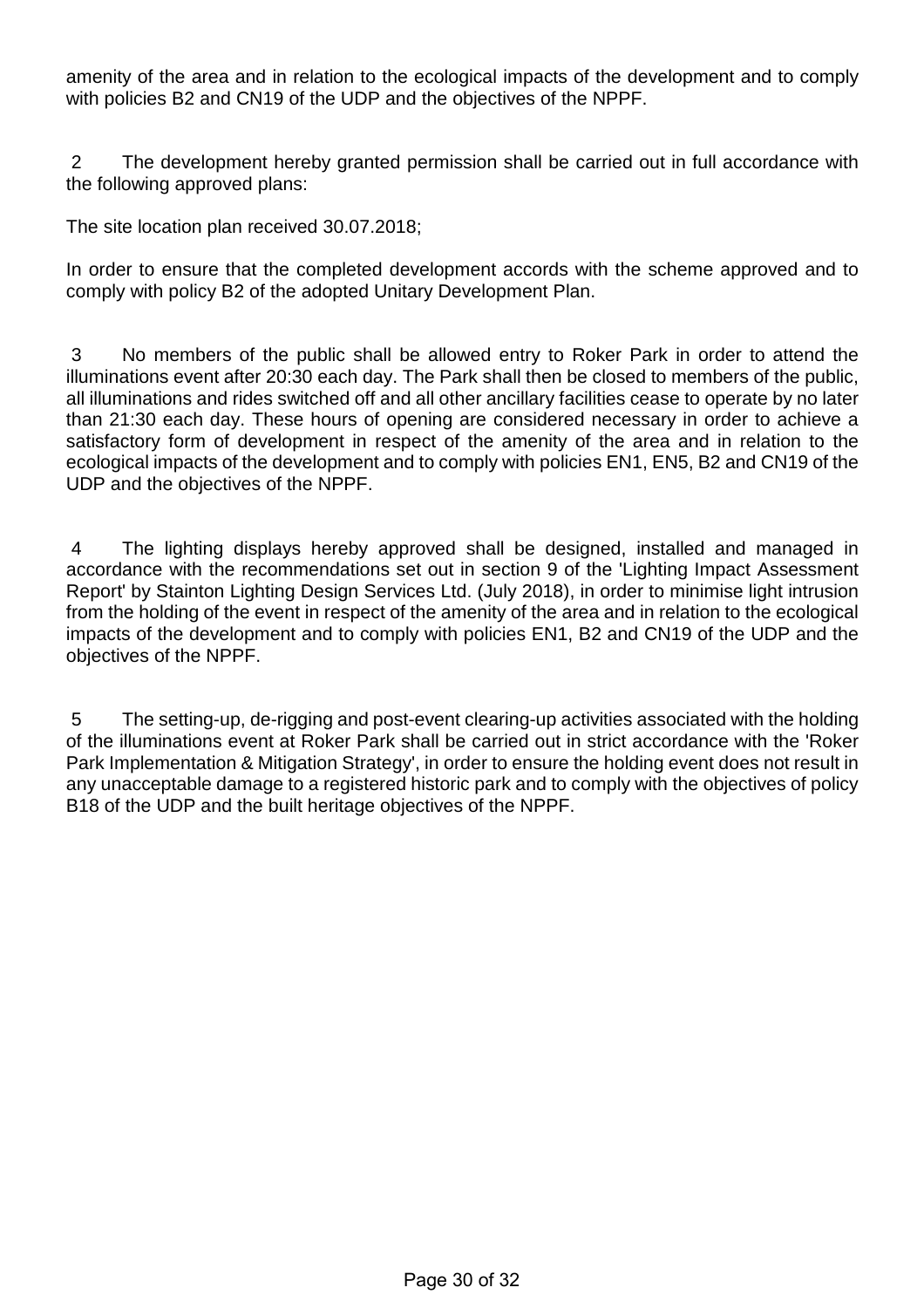# ITEMS FOR INFORMATION

# LIST OF OTHER APPLICATIONS CURRENTLY ON HAND BUT NOT REPORTED ON THIS AGENDA WHICH WILL BE REPORTED WITH A RECOMMENDATION AT A FUTURE MEETING OF THE SUB **COMMITTEE**

| <b>Application Ref and Ward</b> | <b>Applicant and Address</b>                                                         | <b>Proposal</b>                                                                                                                    | <b>Date Valid</b> | <b>Determination Date</b> |
|---------------------------------|--------------------------------------------------------------------------------------|------------------------------------------------------------------------------------------------------------------------------------|-------------------|---------------------------|
| 17/01855/SUB                    | <b>Sunderland City Council</b>                                                       | Erection of 6no detached<br>dwellings with associated<br>works and landscaping.                                                    | 18/09/2017        | 13/11/2017                |
| <b>Fulwell</b>                  | <b>Land Adjacent Fulwell</b><br><b>Methodist</b><br>ChurchDovedale<br>RoadSunderland |                                                                                                                                    |                   |                           |
| 18/00527/FUL                    | <b>Gentoo Homes</b>                                                                  | Erection of 71 dwellings with<br>associated access,<br>infrastructure and landscaping<br>(additional HRA information<br>received). | 16/04/2018        | 16/07/2018                |
| <b>Redhill</b>                  | Land West Of Hylton<br>LaneDownhillSunderla<br>nd                                    |                                                                                                                                    |                   |                           |